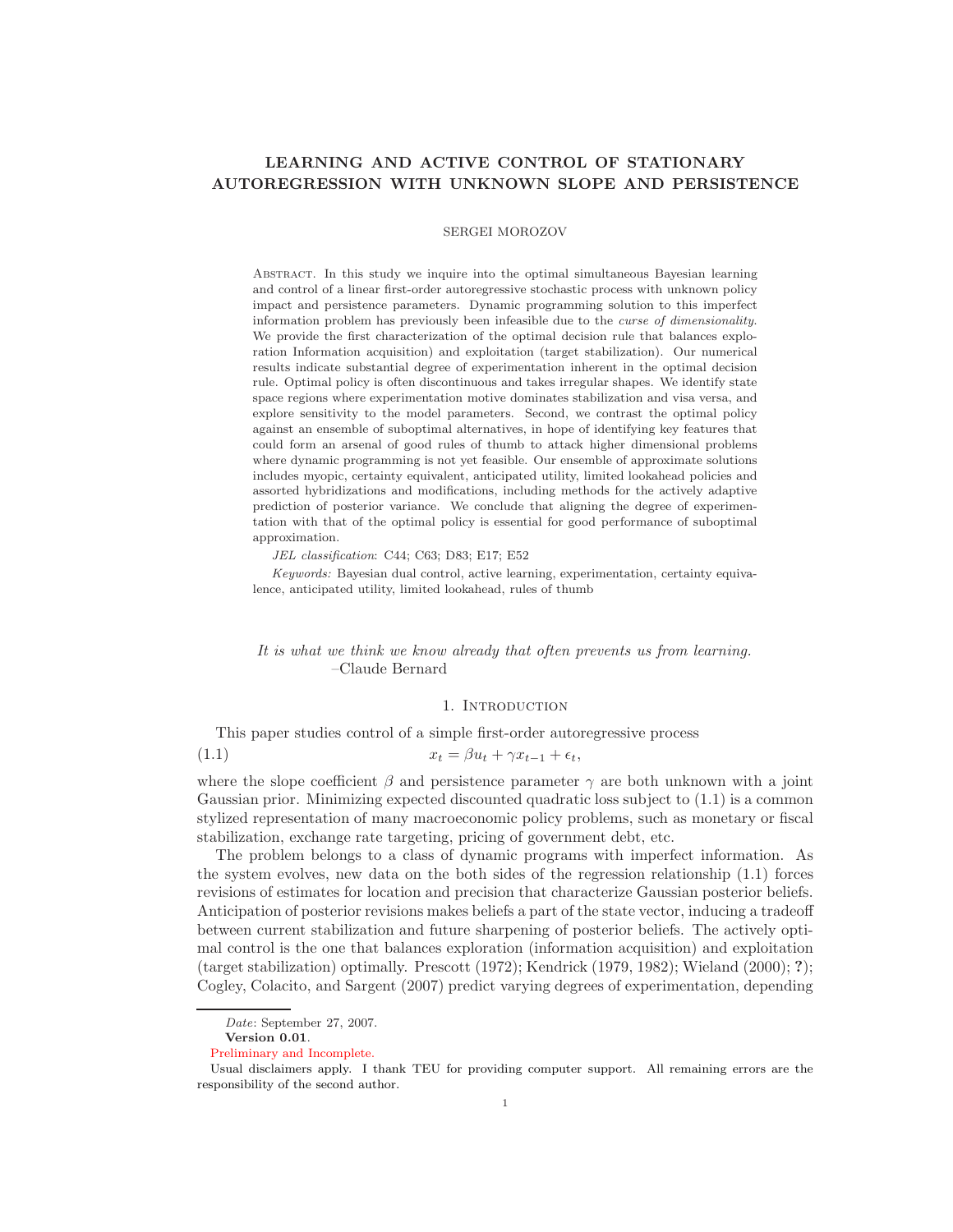#### 2 SERGEI MOROZOV

on details of the model but they all agree that some degree of experimentation is indeed optimal.

Imperfect information dynamic programs such as this are notoriously hard. Indeed, Bayesian updating is nonlinear, state dimension is high due to the inclusion of beliefs, and cost-to-go function need not be convex with respect to the policy variable. The last problem may imply non-smooth shape of the optimal cost-to-function with respect to the state variables and discontinuities of the optimal policy function. The predicament precludes use of more efficient ways to combat the curse of dimensionality such as Smolyak sparse grid algorithm (Krueger and Kubler, 2004) or projection methods (Judd, 1998) as these rely heavily on function continuity.<sup>1</sup>

The objective of this study is two-fold. First, we provide the first characterization of the actively optimal solution to the simultaneous problem of learning and control that optimally balances exploration (information acquisition) and exploitation (target stabilization) by means of dynamic programming in the state space that is extended to include both physical and informational state variables. Our numerical findings indicate substantial degree of experimentation inherent in the optimal decision rule. Optimal policy is often discontinuous and takes on irregular shape. We identify regions in the state space where the optimizing decision-maker is prompted to explore more actively while foregoing some stabilization performance and regions where stabilization motive is the dominant one. For example, the degree of experimentation decreases as beliefs about persistence approach unit root. In contrast, the experimentation rises with the variance of belief about persistence unless it is so large that the sign of autoregressive coefficient becomes highly uncertain, so that further increases lead now to a reduction of the policy activism. We also explore sensitivity of the solution to the changes in the known model parameters. For instance, we find that the variance of state shock tends to make the optimal policy more cautious, except for some outlying regions in the belief space.

Second, we contrast the features of the optimal control against an ensemble of suboptimal alternatives, in hope of identifying key strategies that help mimic the performance of the actively optimal solution without mounting computational complexity of exhaustive elaboration. These could potentially form an arsenal of good rules of thumb to attack problems of higher dimension where dynamic programming is not yet feasible. Our ensemble of approximate solutions includes myopic control, certainty equivalent rule, anticipated utility policy, limited lookahead and assorted novel hybridizations and modifications, such as methods for the actively adaptive prediction of posterior variance. The comparison is done in terms of the analysis of policy and value functions as well as in terms of simulated Monte Carlo dynamics. We conclude that aligning the degree of experimentation, whether intentional or not, with that of the optimal policy is essential for good performance of suboptimal approximation. In this regard, the policy that incorporates unscented Kalman filter to project future beliefs in the indirect approximate limited lookahead often performs closest to the optimum.

The paper is laid out as follows. Section 2 places our contribution in the context of existing literature. Section 3 sets up the imperfect information dynamic control problem and develops optimal solution by means of dynamic programming. A number of approximate policies is obtained in the section 4. Section 5 is devoted to comparative analysis of various suboptimal policies and their relationships to the fully optimal solution. Section 7 offers concluding remarks. Technical details are relegated to the appendix.

<sup>&</sup>lt;sup>1</sup>Adaptive Smolyak sparse grid methods that offer heuristics designed to concentrate most of the points in the directions that have the steepest gradient or have discontinuities have been proposed recently (Gerstner and Griebel, 1998; Novak, Ritter, Schmitt, and Steinbauer, 1999; Hegland, 2001; Bungartz and Dirnsorfer, 2003; Klimke and Wohlmuth, 2005). Application of these methods to imperfect information dynamic programs is a subject of ongoing research.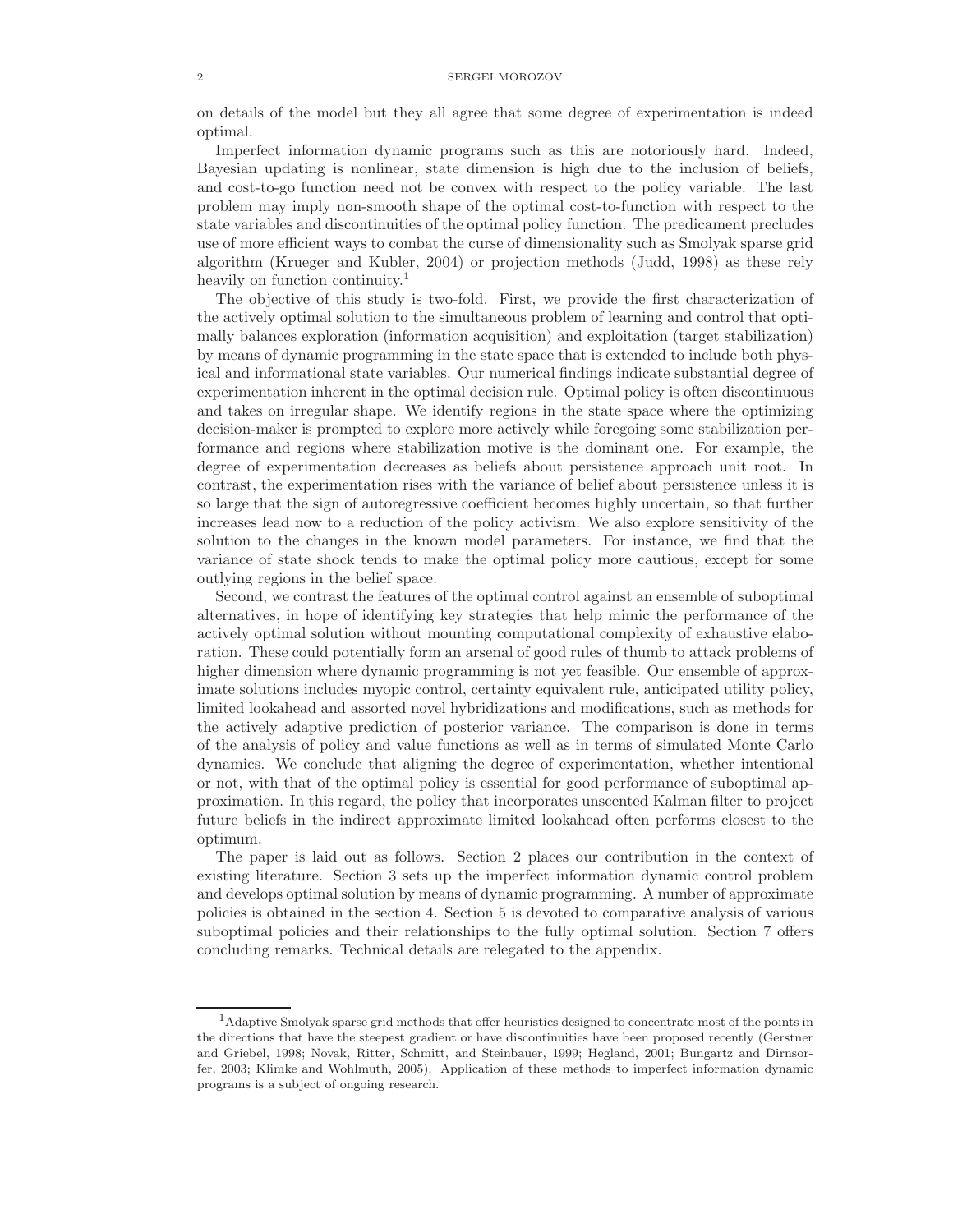### 2. Review of the Literature

The problem of conflict between information gathering and control quality was originally introduced and discussed by A. A. Feldbaum in a sequence of four seminal papers from 1960 and 1961 (Feldbaum, 1960a,b, 1961a,b). The compromise between probing and control or in Feldbaum's terminology, investigating and directing lead to the concept of dual control. Feldbaum was the first to show that, in principle, the optimal solution can be found by dynamic programming, via what later became known as Bellman functional equation.

A seminal paper by Prescott (1972) introduced active learning into economics, even though it only considered a toy multi-period control problem with the data generated by the simple regression with an unknown slope,  $x_t = \beta u_t + \epsilon_t$ . Assuming linear quadratic Bayes risk with the entire weight given to deviation of  $y_t$  from its target, he solved for the optimal learning policies as functions of beliefs for several small values of the planning horizon (up to 6). The results showed little difference between the myopic and optimal policies except under very large parameter uncertainty. His numerical study also showed the myopic policy to be superior to the certainty equivalent policy in approximating the optimal policy.

The problem of active learning has appeared in many applied economic studies. These include the works of Rausser and Freebairn (1974a,b) on agricultural trade policy, Rothschild (1974); Balvers and Cosimano (1990); Trefler (1993) on monopolistic pricing with unknown demand, Chong and Cheng (1975) on pricing strategies for the introduction of a new product, Bergemann and Välimäki (1996) on strategic pricing, Craine (1979); Bertocchi and Spagat (1993); Yetman (2000); Ellison and Valla (2001); Ellison (2006); Ellison, Sarno, and Vilmunen (2006); Cogley, Colacito, and Sargent (2007) on the optimal monetary policy, Bertocchi (1993) on a theory of floating public debt issues using "subscription issues" when demand schedule for bonds is unknown, Zampolli (2005) on the exchange rate stabilization, Moscarini and Smith (2001) on R&D investment, Hong and Rady (2002) on asset pricing with uncertain supply of liquidity, small scale macroeconometric models of Kendrick (1979); Bar-Shalom and Wall (1980); Kendrick (1982); Amman and Kendrick (1994, 1997) and many others.

### 3. Actively Optimal Policy

The decision-maker is minimizes discounted intertemporal cost-to-go function with quadratic per-period losses,

(3.1) 
$$
\min_{\{u_t\}_{t=0}^{\infty}} \mathbb{E}_0 \left[ \sum_{t=0}^{\infty} \delta^t \left( (x_t - x^*)^2 + \omega (u_t - u^*)^2 \right) \right],
$$

subject to the evolution law of policy target  $x_t$  from a class of linear first-order autoregressive stochastic processes $^{2}$ 

(3.2) 
$$
x_t = \beta u_t + \gamma x_{t-1} + \epsilon_t, \qquad \epsilon_t \sim \mathcal{N}(0, \sigma_{\epsilon}^2).
$$

 $\delta \in [0,1)$  is discount factor,  $x^*$  is the stabilization target,  $u^*$  is "costless" control,  $\omega \geq 0$ gives weight to the deviations of  $u_t$  from  $u^*$ . Variance of the shock,  $\sigma_{\epsilon}^2$  is known.

The two parameters that govern the conditional mean of  $x_t$ , namely the slope coefficient β and persistence  $\gamma$  are unknown. Initially, prior beliefs about  $(\beta, \gamma)'$  are jointly Gaussian:

(3.3) 
$$
\begin{pmatrix} \beta \\ \gamma \end{pmatrix} \sim \mathcal{N}(\boldsymbol{\mu}_0, \boldsymbol{\Sigma}_0).
$$

Gaussian prior (3.3) combined with normal likelihood (3.2) yields Gaussian posterior (Judge, Lee, and Hill, 1988), and so at each point in time the beliefs about unknown parameters β and γ are conditionally normal and are completely characterized by mean vector  $\mu_t$  and

 $2$ Omitting known constant term is without significant loss of generality as target state  $x^*$  captures that level effect already. Allowing unknown constant term, on the other hand, makes a problem much more complex.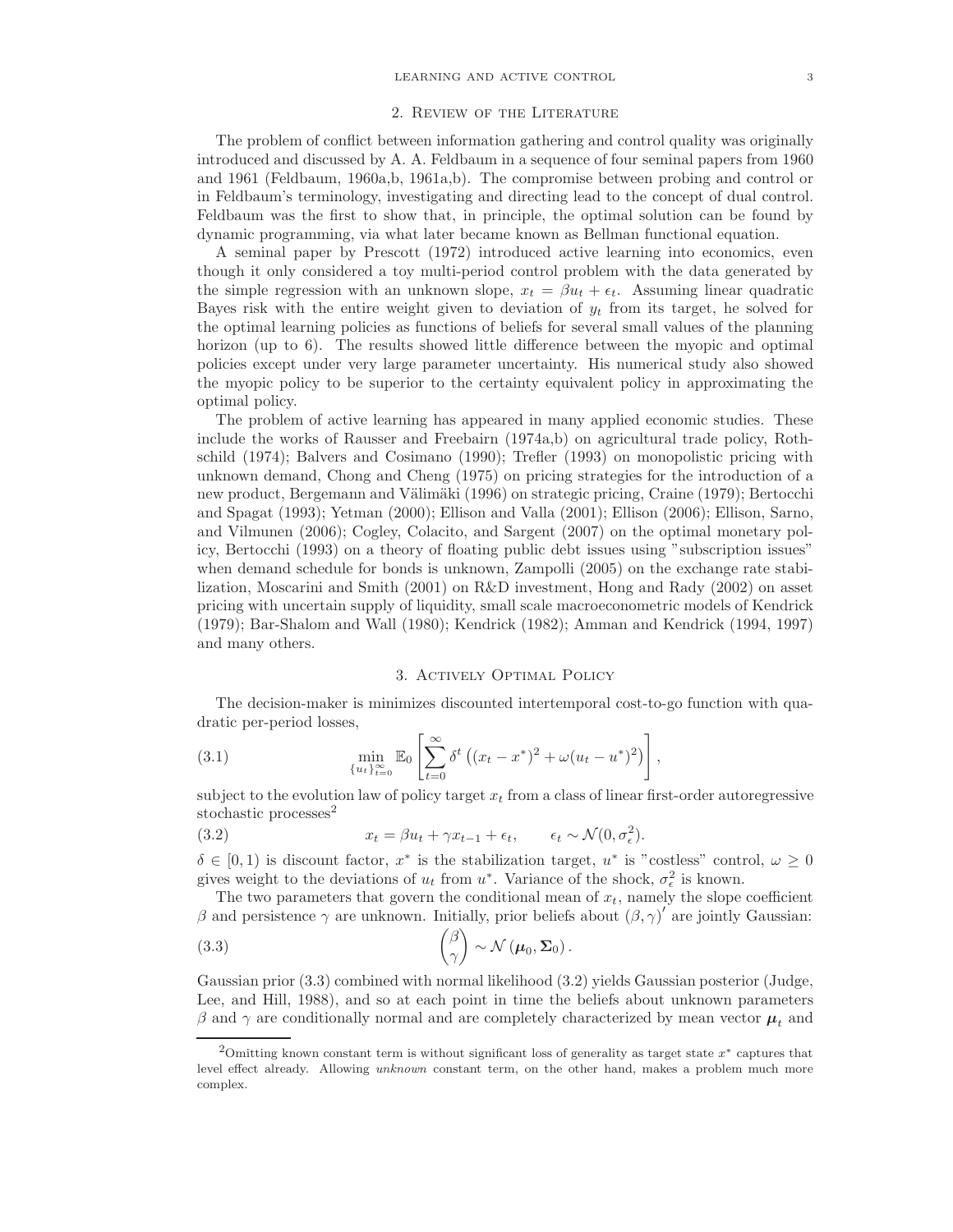covariance matrix  $\Sigma_t$  (sufficient statistics). Upon observing a realization of  $x_t$ , these are updated in accordance with the Bayes law:<sup>3</sup>

(3.4)  

$$
\Sigma_{t+1} = \left(\Sigma_t^{-1} + \frac{1}{\sigma_\epsilon^2} \begin{pmatrix} u_t \\ x_{t-1} \end{pmatrix} \begin{pmatrix} u_t \\ x_{t-1} \end{pmatrix}' \right)^{-1},
$$

$$
\mu_{t+1} = \Sigma_{t+1} \left(\frac{1}{\sigma_\epsilon^2} \begin{pmatrix} u_t \\ x_{t-1} \end{pmatrix} x_t + \Sigma_t^{-1} \mu_t \right).
$$

Note that the evolution of the covariance matrix is not deterministic. Not even a single element of the matrix evolves deterministically. This matters for the approximating dual control methods that try to exploit forecasts of future beliefs in order to achieve outcomes that are closer to the optimal while trying to avoid difficult dynamic programming approach. From (3.4), only one step ahead variance of beliefs could be forecasted deterministically, as  $x_{t-1}$  is already known and  $u_t$  is fully under control.

Under distributional assumptions (3.2) and (3.3), the imperfect information problem is transformed into the state-space form by defining extended state containing both physical and informational components:<sup>4</sup>

(3.5) 
$$
S_t = (x_t, \mu_t, \text{vech}(\Sigma_t)).
$$

3.1. Dynamic Programming Formulation. The stationary Bellman equation is given by

(3.6)  
\n
$$
V(S_t) = \min_{\{u_{t+1}\}} \left\{ L(S_t, u_{t+1}) + \delta \int V(B(S_t, \beta u_{t+1} + \gamma x_t + \epsilon_{t+1}, u_{t+1})) p(\beta, \gamma | S_t) q(\epsilon_{t+1}) d\beta d\gamma d\epsilon_{t+1} \right\},\
$$

where  $L(S_t, u_{t+1})$  is the expected one-period loss function: (3.7)

$$
L(S_t, u_{t+1}) = \int \left( (\beta u_{t+1} + \gamma x_t + \epsilon_{t+1} - x^*)^2 + \omega (u_{t+1} - u^*)^2 \right) p(\beta, \gamma | S_t) q(\epsilon_{t+1}) d\beta d\gamma d\epsilon_{t+1}
$$
  
= 
$$
\left( \Sigma_{t+1}^{11} + \mu_{1t+1}^2 + \omega \right) u_{t+1}^2 + 2 \left( (\Sigma_{t+1}^{12} + \mu_{1t+1} \mu_{2t+1}) x_t - \mu_{1t+1} x^* - \omega u^* \right) u_{t+1}
$$
  
+ 
$$
\omega (u^*)^2 + (\Sigma_{t+1}^{22} + \mu_{2t+1}^2) x_t^2 + (x^*)^2 + \sigma_{\epsilon}^2 - 2\mu_{2t+1} x^* x_t,
$$

and  $p(\beta, \gamma | S_t)$ ,  $q(\epsilon_t)$  represent posterior belief density and density of state shocks, respectively.

Although the stochastic process under control is linear and the loss function is quadratic, the belief updating equations are non-linear, and hence the dynamic optimization problem is more difficult than those in the class of linear quadratic problems. Following Easley and Kiefer (1988), it could be shown that Bellman functional operator is a contraction and a stationary optimal policy exists such that corresponding value function is continuous and satisfies the above Bellman equation. Accordingly, the optimal policy and value functions can be obtained by numerical dynamic programming methods. In particular, we use a combination of the value and policy iterations on six-dimensional grid in the state-space, resulting in the hybrid dynamic programming algorithm. Unlike the standard policy iteration where a single policy improvement step (single value iteration) is alternated with a single policy evaluation step (by performing policy iterations to convergence), we use multiple policy improvement steps to speed up convergence. Preliminary experimentation has indicated that it is best in terms of computing time to use four policy improvement steps per one policy

<sup>&</sup>lt;sup>3</sup>We use subscript  $t + 1$  to denote beliefs after  $x_t$  is realized but before the choice of  $u_{t+1}$  is made at the beginning of period  $t + 1$ . This notational timing convention accords with that in Wieland (2000). Technically, it means that  $u_{t+1}$  is measurable with respect to filtration  $\mathcal{F}_t$  generated by histories of stochastic process up until time t.

<sup>4</sup>vech is a half-vectorization operator, designed to extract non-redundant entries of symmetric matrix. Here,  $\text{vech}(\Sigma_t) = (\Sigma_t^{11}, \Sigma_t^{12}, \Sigma_t^{22})'$ .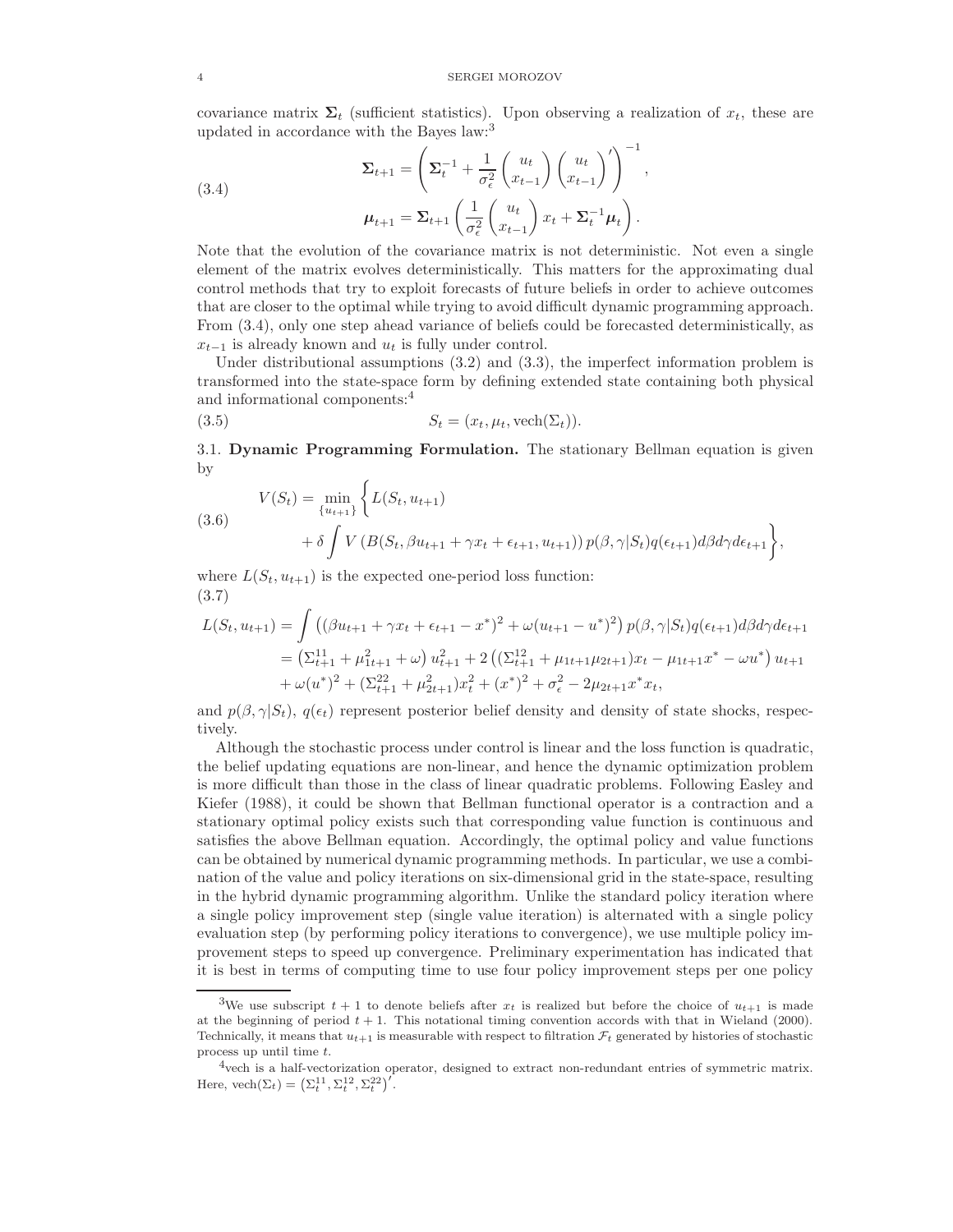evaluation when  $\delta = 0.75$ . Since the integration step in (3.6) cannot be carried out analytically, we resort to the help of Gauss-Hermite quadrature and multi-linear interpolation. Actively optimal policy and cost-to-go functions are thus represented by means of linear interpolation on the non-uniform tensor product grid in the state space. The non-uniform grid is designed to place grid-points more densely in the areas of high curvature, namely in the vicinity of  $x = x^*$  and  $\mu = 0$ . The grid is uniform along  $\Sigma$  dimension. Although, in principle, the state space is unbounded, we restricted our attention to the six-dimensional hyper-cube. The boundaries were chosen via experimentation to ensure that high curvature regions are completely covered and that all simulated sequences originating sufficiently deep inside the hyper-cube remain there for the entire time span of a simulation. The dynamic programming algorithm was iterated to convergence with relative tolerance of  $1e - 4$ .

3.2. Features of Actively Optimal Policy. Results of MacRae (1972) and MacRae (1975), using adaptive covariance actively adaptive methods, suggest that when both the policy impact and state persistence are both unknown the behavior of optimal dual control could be rather complex with respect to parameter uncertainty, correlation of beliefs, and current physical state, in comparison with finite impulse response models. Indeed, when the autoregressive coefficient is not known, the impulse response dynamics can induce potentially long-lasting effects. Not knowing persistence could lead to costly, nearly permanent repercussions. At the same time, cost of experimentation could also be amplified. Also, if the degree of correlation between parameters associated with current control and with lag stages is high, there's significant information to be gained about the two simultaneously and hence experimentation is more advantageous even in the face of large uncertainty about the two parameters by themselves. In this section we summarize the observations we made about the actively optimal policy.

Figure 1 displays one of the  $(x_t, \mu_{1t})$  slices of the 6-dimensional optimal control function, while figure 2 displays a representative slice in  $(x_t, \mu_{2t})$  plane. Both graphs clearly show that active policy is close to discontinuous and takes irregular shapes with experimentation regions

3.2.1. Activism and Gradualism. Nonlinearity of optimal monetary policy that we observed is due to a form of informational endogeneity. As such, it is not limited to Bayesian dual control. For example, it was also found in Tillmann (2008) under min-max strategy to deal with uncertain slope of the Phillips curve. There, informational endogeneity arises through reaction of the worst-case perception of the Phillips curve slope to deviations of inflation away from target. As a result, while small inflation shocks induce cautious policy adjustment, large deviations are combatted vigorously. Empirical studies by Dolado, Pedrero, and Ruge-Murcia (2004); Dolado, Pedrero, and Naveira (2005); Kim, Osborne, and Sensier (2005); Tillmann (2008) find some supporting evidence of nonlinearity in the policy rules.

3.3. Sensitivity to Model Parameters. The decision-maker's problem is contains four known parameters – the discount factor  $\delta$ , the physical shock variance  $\sigma_{\epsilon}^2$ , the target value of the endogenous process  $x^*$  and the bliss value of control  $u^*$ . In this section we explore the sensitivity of various solutions to these four variables.

3.3.1. Sensitivity to Discount Factor  $\delta$ . Raising the discount factor  $\delta$  enhances incentive to experiment by making current losses due to experimentation seemingly less important. Accordingly, we observed uniform increase in experimentation by bumping  $\delta$  up slightly.

3.3.2. Sensitivity to Physical Shock Variance  $\sigma_{\epsilon}^2$ . Of the four parameters, the physical shock variance is the most interesting at least for two reasons. First, its impact is intuitively ambiguous because more violent shocks make learning faster but impede progression of endogenous state toward the target. The ambiguity should more pronounced in the regions of divergence between actively optimal and certainty equivalent policies. Second,  $\sigma_{\epsilon}^2$  is the only parameter in the model not related to preferences. The assumption of perfect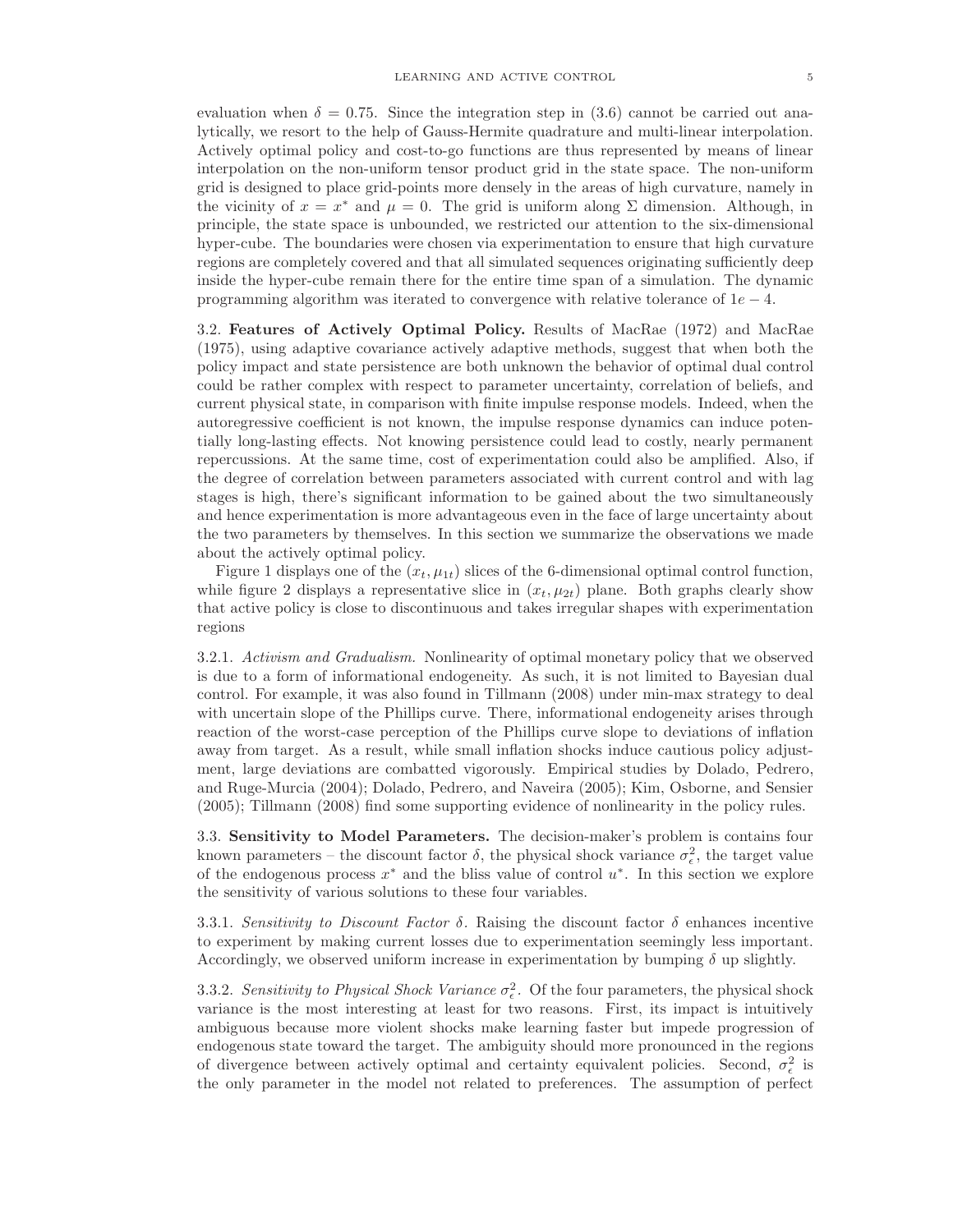6 SERGEI MOROZOV



Figure 1: Actively optimal control as a function of  $x_t$  and  $\mu_{1t}$ . Other state coordinates  $\mu_{1t} = \rho_t = 0, \ \Sigma_t^{11} = \Sigma_t^{22} = 1.0.$  Parameters:  $\delta = 0.75, \ \omega = 1.6, \ u^* = 0, \ x^* = 1, \ \sigma_{\epsilon}^2 = 0.04.$ 

knowledge of state process variance could be questionable and thus the range of values need to be explored. Making  $\sigma_{\epsilon}^2$  formally unknown to the policy maker is beyond the scope of this paper.<sup>5</sup>

As with  $\delta$ , we limit our exploration of sensitivity to  $\sigma_{\epsilon}^2$  to trying out small number of alternative values. Here we found that the variance of the state shock tends to make the optimal policy more cautious, except for some outlying regions in the state space.

## 4. Ensemble of Approximations

In this section we introduce a large number of approximate solutions. Some of these are popular in extant dual control literature, some are more seldom seen, and some are altogether new.

4.1. Myopic Certainty Equivalent Control. The simplest form of control is to disregard altogether both model uncertainty and dynamic link between the present and the future focusing instead on the minimization of immediate period loss function. Since immediate period loss function involves expectation of target state  $x_{t+1}$  in response to the choice of control  $u_{t+1}$ , eschewing model uncertainty means replacing unknown coefficients with best current estimates, i.e. the mean posterior beliefs. Resulting myopic certainty equivalent policy is given by

(4.1) 
$$
u_{t+1}^{MCE} = -\frac{\mu_{1t+1}\mu_{2t+1}}{\mu_{1t+1}^2 + \omega}x_t + \frac{\mu_{1t+1}x^* + \omega u^*}{\mu_{1t+1}^2 + \omega}.
$$

<sup>5</sup>Sensitivity exploration could serve to calibrate the prior for the shock variance in a way to best match 'stylized facts' (Canova, 2007), in an empirical Bayes spirit.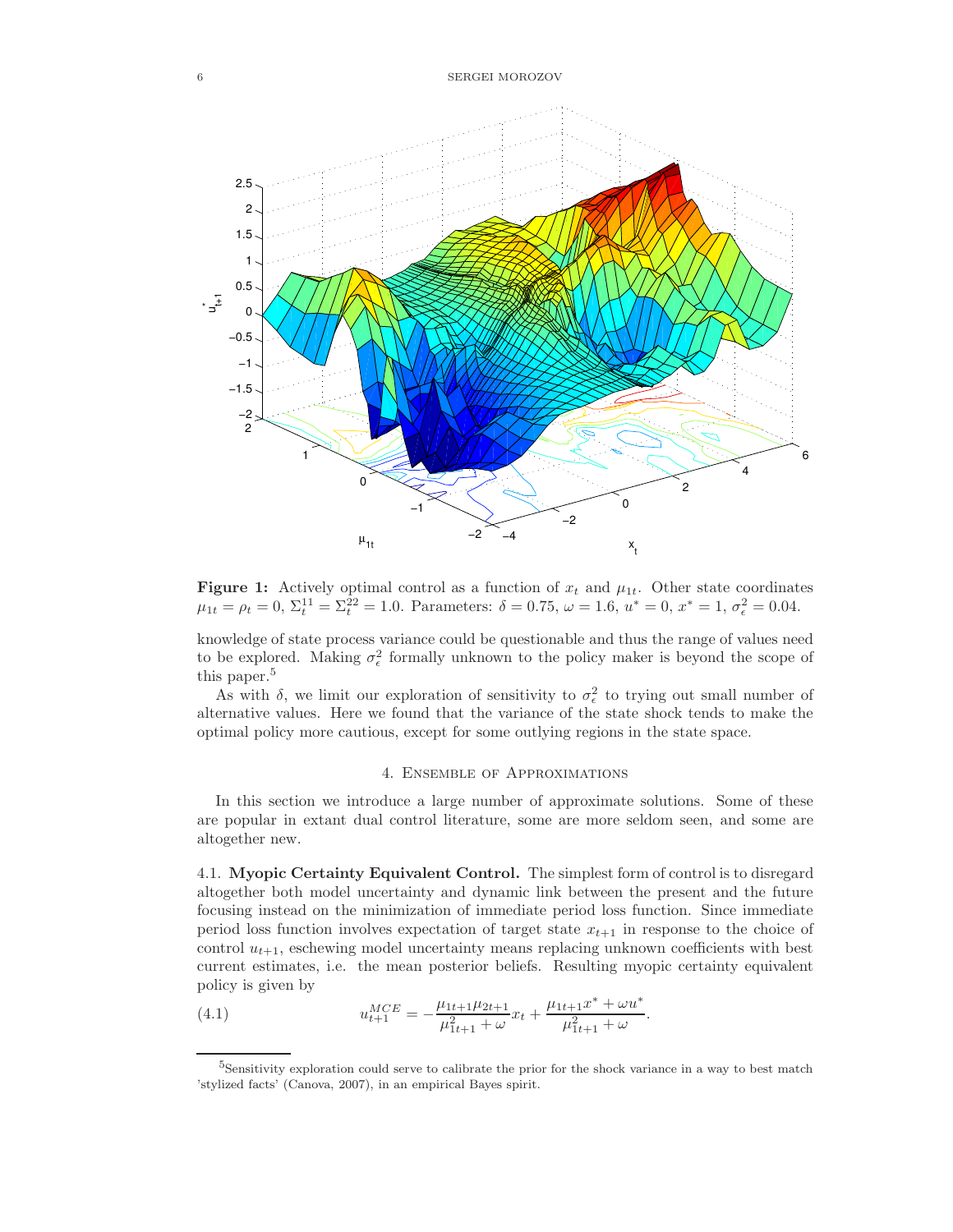

**Figure 2:** Actively optimal control as a function of  $x_t$  and  $\mu_t^1$ . Other state coordinates  $\mu_t^2 = \rho_t = 0, \ \Sigma_t^{11} = \Sigma_t^{22} = 1.0.$  Parameters:  $\delta = 0.75, \ \omega = 1.6, \ u^* = 0, \ x^* = 1, \ \sigma_{\epsilon}^2 = 0.04.$ 

Under certainty equivalent myopic policy

(4.2) 
$$
\mathbb{E}_t^{MCE}(x_{t+1}) = \frac{\mu_{2t+1}\omega}{\mu_{1t+1}^2 + \omega}x_t + \frac{\mu_{1t+1}(\mu_{1t+1}x^* + \omega u^*)}{\mu_{1t+1}^2 + \omega}.
$$

If control itself is costless, i.e.  $\omega = 0$ , myopic certainty equivalent policy displays no gradualism and the state is expected to hit the target  $x^*$  in one period.

4.2. Cautionary Myopic Control. The second type of myopic policy recognizes that the state transition parameters are random variables distributed normally with mean and variance derived from Bayesian learning. We call such policy cautionary myopic, as is traditional in the dual control literature. The rule is myopic in that it ignores the link between current and future state and beliefs. Policy myopia has been extensively studied. In the context of adaptive learning and control in economics, Prescott (1972) is an early example that found little difference between the optimal and myopic policy. Cautionary myopic policy also results as a first iterate of the value function iteration algorithm. Therefore, knowing the myopic policy explicitly allows to skip one step.

Cautionary myopic control solves myopic control problem

(4.3) 
$$
\min_{u_{t+1}} \left\{ \mathbb{E}_t \left( \beta u_{t+1} + \gamma x_t - x^* + \epsilon_{t+1} \right)^2 + \omega (u_{t+1} - u^*)^2 \right\},\
$$

where vector  $(\beta, \gamma)'$  is treated according to predictive distribution, i.e. as normally distributed random variate with mean  $\mu_{t+1|t}$  and covariance matrix  $\Sigma_{t+1|t}$ . Straightforward calculation shows that the solution is

(4.4) 
$$
u_{t+1}^{MYOP} = -\frac{\left(\sum_{t+1}^{12} + \mu_{1t+1}\mu_{2t+1}\right)}{\sum_{t+1}^{11} + \mu_{1t+1}^2 + \omega}x_t + \frac{\mu_{1t+1}x^* + \omega u^*}{\sum_{t+1}^{11} + \mu_{1t+1}^2 + \omega}.
$$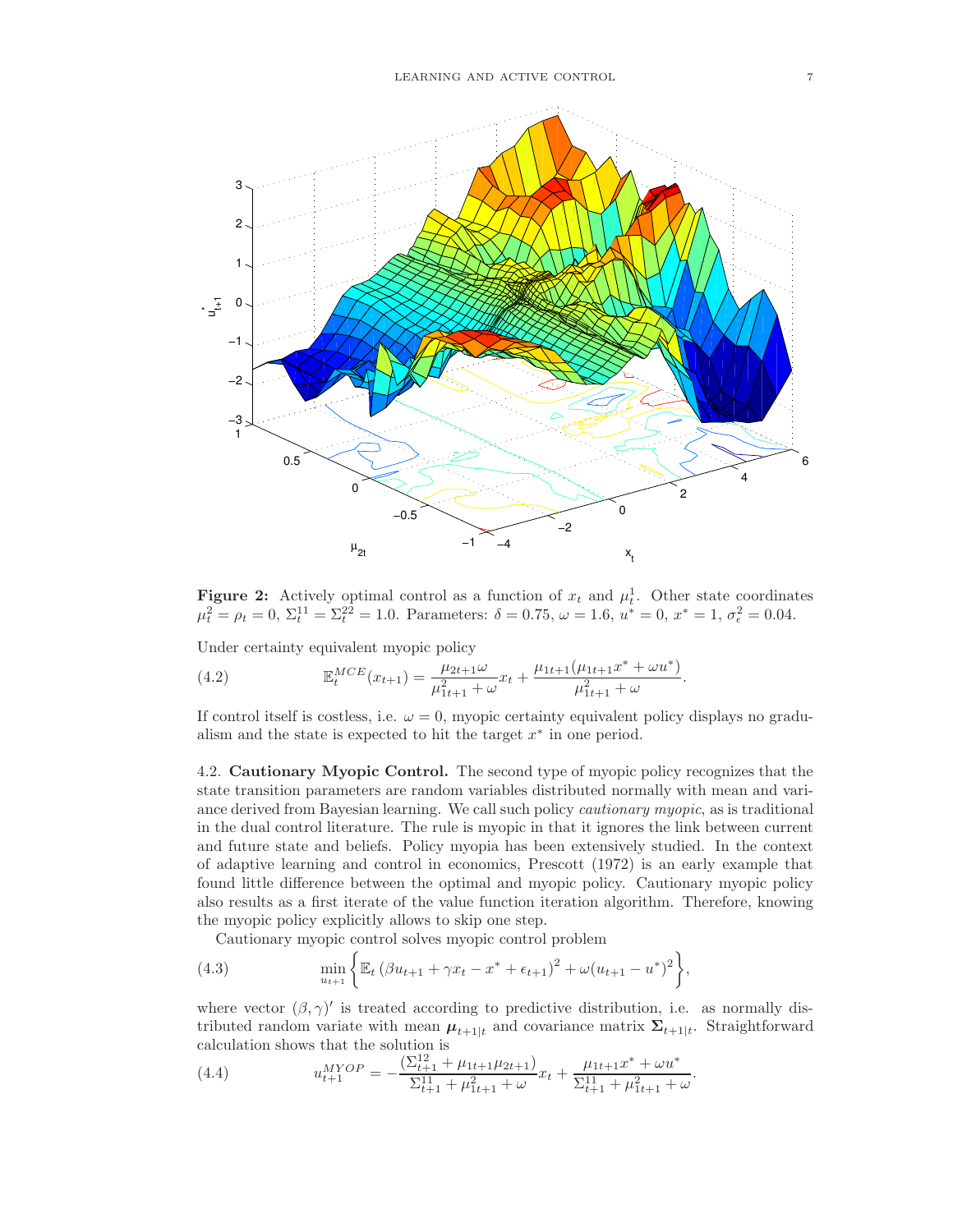#### 8 SERGEI MOROZOV

Implied expected dynamics of the state under control (4.4) becomes

$$
(4.5) \qquad \mathbb{E}_t^{MYOP}(x_{t+1}) = \frac{\mu_{2t+1} \Sigma_{t+1}^{11} - \mu_{1t+1} \Sigma_{t+1}^{12} + \omega \mu_{2t+1}}{\Sigma_{t+1}^{11} + \mu_{1t+1}^2 + \omega} x_t + \frac{\mu_{1t+1} (\mu_{1t+1} x^* + \omega u^*)}{\Sigma_{t+1}^{11} + \mu_{1t+1}^2 + \omega}.
$$

4.3. Certainty Equivalent Solution. The certainty equivalent solution corresponds to a strategy of disregarding uncertainty embodied in the posterior distribution of regression coefficients but instead solving intertemporal optimization problem with parameters set at their mean values. After new state realization is observed the parameter estimates are updated in accordance with the Bayes rule, and new certainty-equivalent policy will be computed. The certainty-equivalent decision maker is therefore moderately schizophrenic in the way uncertain parameters are treated. Parameters of the target state process are treated as random variables when agents learn but as constants when they formulate decisions. Looking backward, agents can see how their beliefs have evolved in the past, but looking forward they act as if they have attained the ultimate beliefs already. Moreover, in a certainty-equivalent world these beliefs collapse all of the probability density of the parameters into a single point – the current mean estimate of the parameters. It also doesn't matter if the additive noise is present or not – the certainty equivalent control is known to be optimal in the case of constant coefficients with or without  $\epsilon_t$  and is independent of the shock variance. While it constitutes a useful benchmark, it is definitely suboptimal in the case of multiplicative parameter uncertainty.

In a linear-quadratic Gaussian setting, the certainty equivalent control can be calculated by guess-verifying quadratic form of the cost-to-go function. The control is then linear in the physical state  $x_t$ :

(4.6) 
$$
u_t^{CE} = -\frac{\mu_{1t+1}\mu_{2t+1}(1+\delta A)}{\mu_{1t+1}^2 + \omega + \delta A\mu_{1t+1}^2}x_{t-1} + \frac{\mu_{1t+1}x^* + \omega u^* - \delta \mu_{1t+1}B}{\mu_{1t+1}^2 + \omega + \delta A\mu_{1t+1}^2},
$$

where  $A$  and  $B$  are the first two coefficients in the quadratic representation of the optimal cost function:

(4.7) 
$$
V^{CE}(x_t) = Ax_t^2 + 2Bx_t + C.
$$

Coefficient A solves one-dimensional version of algebraic Riccati equation (Hansen and Sargent, 2004), which here is simply a larger positive root of the quadratic equation

(4.8) 
$$
\mu_{2t+1}^2 \omega (1 + \delta A) - A \left( \mu_{1t+1}^2 (1 + \delta A) + \omega \right) = 0,
$$

while  $B$  is related to  $A$  via the following equation:

(4.9) 
$$
B = \frac{\omega \left(\mu_{1t+1}\mu_{2t+1}u^* + \mu_{1t+1}\mu_{2t+1}\delta A u^* - \mu_{2t+1}x^*\right)}{\mu_{1t+1}^2 + \omega + \delta A\mu_{1t+1}^2 - \mu_{2t+1}\delta\omega}.
$$

If  $\omega = 0$ , the certainty equivalent control results in expected stabilization in one period.  $\delta = 0$  results in certainty equivalent myopic control (4.1). Given mean beliefs  $\mu$ , coefficients A, B and C are treated as constants (hence omission of time subscripts), yet these are recalculated anew at all belief updates.

4.4. Anticipated Utility Policy. Anticipated utility decision-maker behaves similar to the certainty equivalent agent in the way the choices are made and beliefs are updated. The only distinction is recognition of uncertainty in formulation of decisions. Unknown parameters are treated as random variables with distribution that is fixed over time.

It can be shown that anticipated utility policy remains linear in the observed state:  
\n(4.10) 
$$
u_{t+1}^{AU} = -\frac{(\Sigma_{t+1}^{12} + \mu_{1t+1}\mu_{2t+1})(1+\delta A)}{(\Sigma_{t+1}^{11} + \mu_{1t+1}^2)(1+\delta A) + \omega}x_t + \frac{\mu_{1t+1}x^* + \omega u^* - \mu_{1t+1}\delta B}{(\Sigma_{t+1}^{11} + \mu_{1t+1}^2)(1+\delta A) + \omega},
$$

where  $A$  and  $B$  are the highest order coefficients in the quadratic representation of the optimal cost function

(4.11) 
$$
V^{AU}(x_t) = Ax_t^2 + 2Bx_t + C.
$$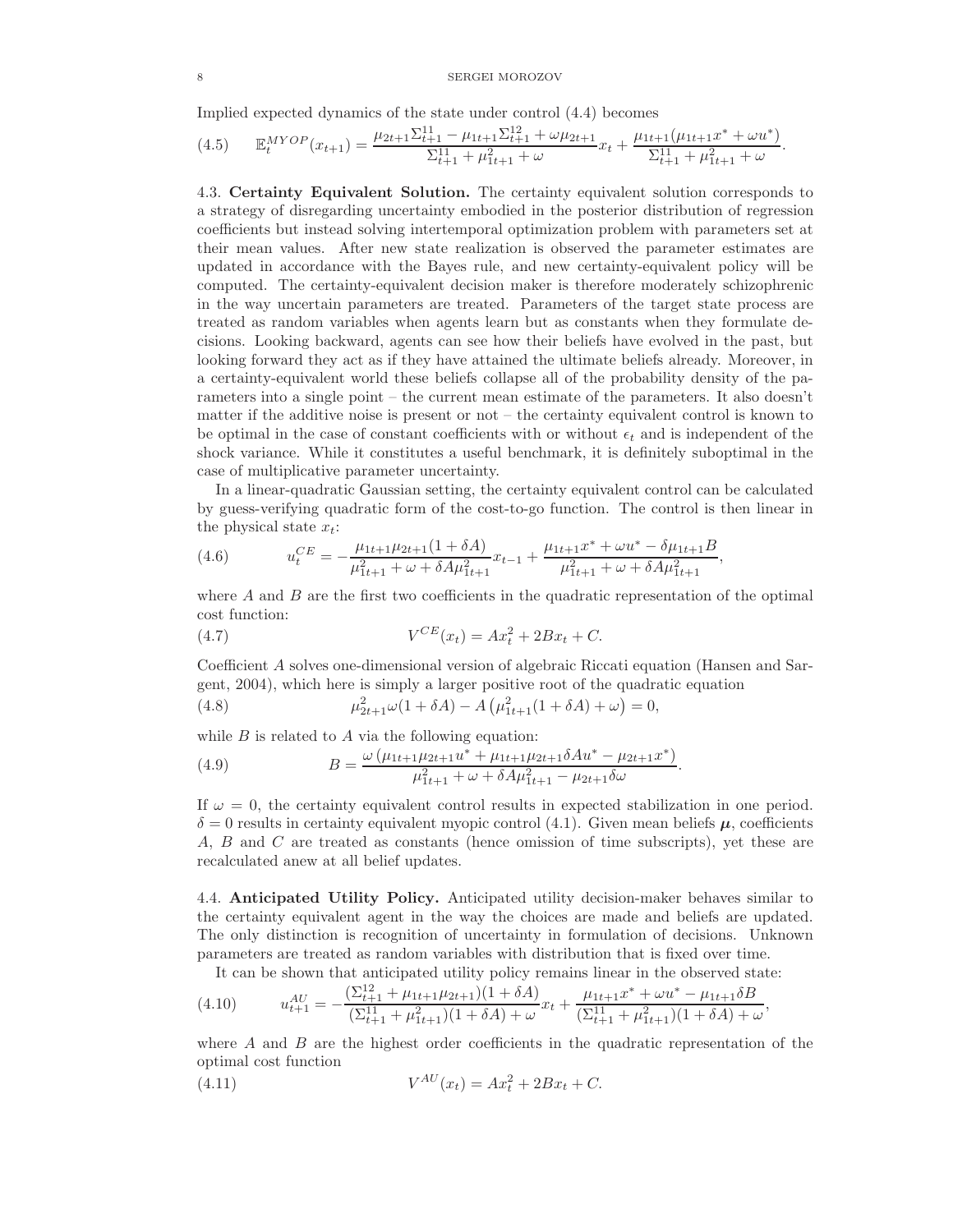Coefficient A solves one-dimensional Bayesian linear regulator (Hansen and Sargent, 2004), i.e. the largest positive root of the quadratic equation<sup>6</sup>

(4.12) 
$$
(1 + \delta A)^2 \left( (\Sigma_{t+1}^{11} + \mu_{1t+1}^2)(\Sigma_{t+1}^{22} + \mu_{2t+1}^2) - (\Sigma_{t+1}^{12} + \mu_{1t+1}\mu_{2t+1})^2 \right) + (1 + \delta A) \left( \omega (\Sigma_{t+1}^{22} + \mu_{2t+1}^2) - A(\Sigma_{t+1}^{11} + \mu_{1t+1}^2) \right) - A\omega = 0,
$$

while  $B$  is related to  $A$  via the following equation:

$$
(4.13)\ \frac{(\Sigma_{t+1}^{12} + \mu_{1t+1}\mu_{2t+1})(1+\delta A)\left(\mu_{1t+1}x^* + \omega u^* - \mu_{1t+1}\delta B\right)}{(\Sigma_{t+1}^{11} + \mu_{1t+1}^2)(1+\delta A) + \omega} + \delta\mu_{2t+1}B - \mu_{2t+1}x^* = B.
$$

Even with  $\omega = 0$  anticipated utility control no longer results in perfect one-period stabilization in expectation. Setting  $\delta = 0$  reduces anticipated utility solution to its myopic special case. Similarly, annihilating belief covariance  $\Sigma_{t+1} = 0$  reproduces the certainty equivalent case.

Dynamically, the process unfolds as follows. In a period  $t$ , given current beliefs, the anticipated utility agent applies control  $u_{t+1}^{AU}$  per equation (4.10). Following the choice of control, next period state is realized according to (3.2), and the beliefs about the uncertain parameters are updated via Bayes law  $(3.4)$ . The process repeats itself in period  $t + 1$ . The outcomes will be shown in more details in section 5 where we collate results of several alternative policies to ease their comparison.

4.5. Direct Limited Lookahead with Prediction of Posterior Variance. Myopic certainty equivalent policy and cautionary myopic rule are completely myopic in that only immediate payoff is considered. In contrast, the dual optimal policy takes full account of future payoffs and intertemporal links. Limited lookahead approaches intermediate between these two extremes by considering only a small number of future periods (Bertsekas, 2005). Limited lookahead can either be spelled out directly in terms of explicit finite sequence of controls that optimize finite horizon criterion, or indirectly via cost-to-go function (i.e. dynamic programming). We consider some direct limited lookahead approaches first.

The n-period limited lookahead control solves

(4.14)  
\n
$$
\min_{u_{t+1},...,u_{t+n+1}} \left\{ \mathbb{E}_t \left( \beta u_{t+1} + \gamma x_t + \epsilon_{t+1} - x^* \right)^2 + \sum_{\tau=1}^n \delta^\tau \mathbb{E}_t \left[ \left( x_{t+\tau+1} - x^* \right)^2 \Big| u_{t+1}, \dots, u_{t+\tau} \right] + \omega \sum_{\tau=0}^n \delta^\tau \left( u_{t+\tau+1} - u^* \right)^2 \right\},
$$

subject to the state equation (3.2).

The constituents of the second sum could be expanded by recursive substitution which shows the necessity to predict future moments:  $\mathbb{E}_t\left[\gamma^2|u_{t+1},\ldots,u_{t+\tau}\right], \mathbb{E}_t\left[\gamma^4|u_{t+1},\ldots,u_{t+\tau}\right],$  $\ldots, \mathbb{E}_t\left[\gamma^{2(\tau+1)}\big|u_{t+1},\ldots,u_{t+\tau}\right], \mathbb{E}_t\left[\gamma^{\tau+1}\big|u_{t+1},\ldots,u_{t+\tau}\right], \mathbb{E}_t\left[\beta\gamma\big|u_{t+1},\ldots,u_{t+\tau}\right],$  $\ldots, \mathbb{E}_t\left[\beta\gamma^{2\tau+1}\Big|u_{t+1},\ldots,u_{t+\tau}\right],\mathbb{E}_t\left[\beta\Big|u_{t+1},\ldots,u_{t+\tau}\right],\mathbb{E}_t\left[\beta^2\Big|u_{t+1},\ldots,u_{t+\tau}\right],\mathbb{E}_t\left[\beta^2\gamma\Big|u_{t+1},\ldots,u_{t+\tau}\right],$  $\ldots$ ,  $\mathbb{E}_t\left[\beta^2\gamma^{2\tau}\middle|u_{t+1},\ldots,u_{t+\tau}\right]$ , for all  $\tau=1,\ldots,n$ . Considerable difficulty here is caused by the fact that while the vector  $(\beta, \gamma)'$  is jointly normal conditional on the past history of both target states and control up to date  $\tau$ , i.e. given  $\{(x_{t+s}, u_{t+s})\}_{s=0}^{\tau}$ , marginalizing  ${x_{t+s}}_{s=0}^{\tau}$  is hard. This is because integrating future target state observations  ${x_{t+s}}_{s}^{\tau}$  $s=0$ out of τ-period ahead Bayesian updating equations is a nonlinear operation.

Instead of integrating future observations out, the first approximate solution that I dub "limited lookahead prediction by mean values" (LLPMV) replaces future random  $x_{t+s}$  values by their expected values conditional on future control sequence  ${u_{t+s}}_{s=1}^{\tau}$ . In other words, the nonlinear Bayesian updating of future information states is constrained to the conditional

 ${}^{6}P_{\text{O}\text{S}\text{S}}$  positivity of the larger root is not guaranteed, in contrast to the certainty-equivalent case.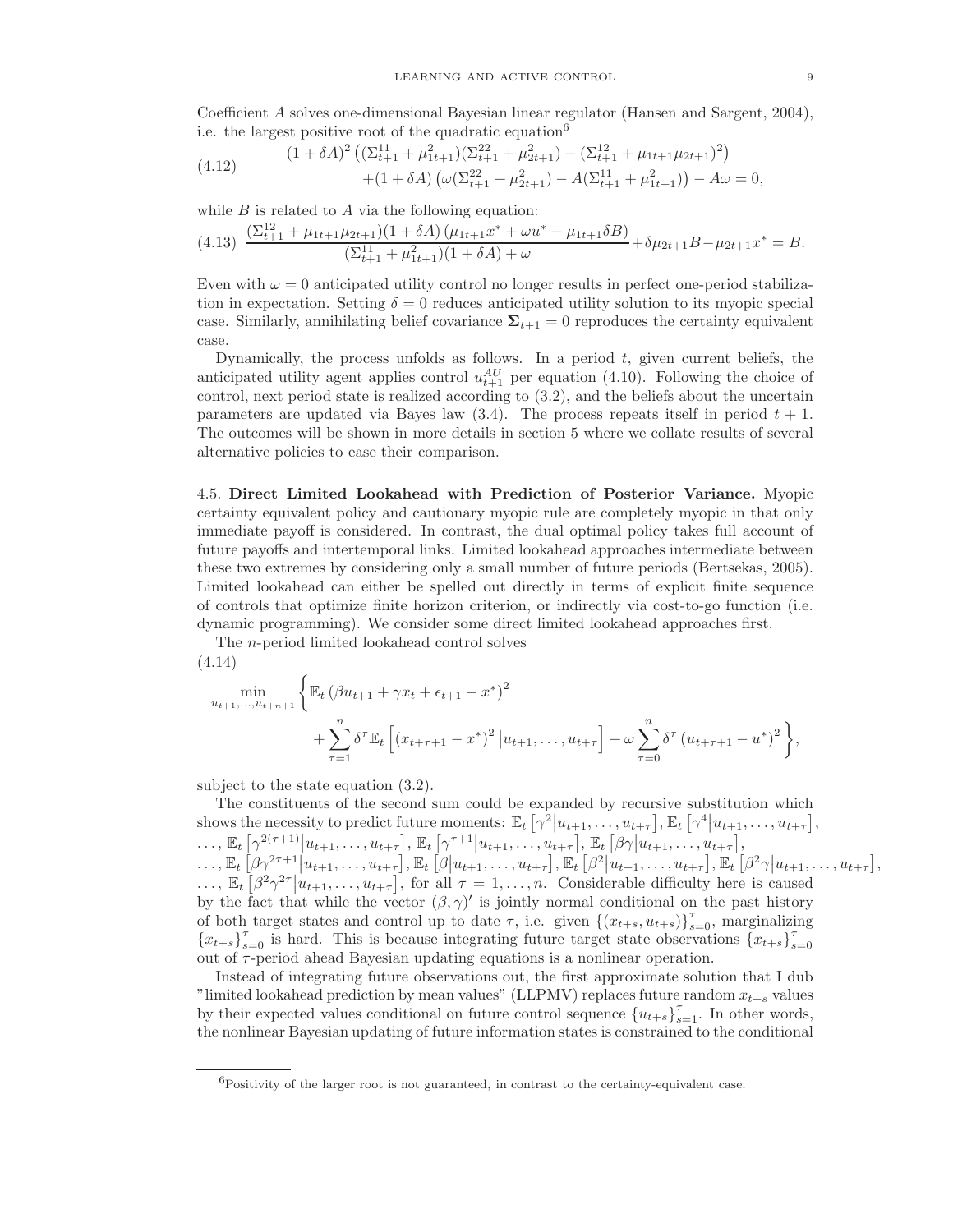nominal path: (4.15)

$$
\widehat{x}_{t+s} = \mathbb{E}_t \left( \beta \middle| u_{t+1}, \ldots, u_{t+\tau} \right) \sum_{j=1}^s u_{t+j} + \sum_{j=1}^s \left( \mathbb{E}_t \left( \gamma \middle| u_{t+1}, \ldots, u_{t+\tau} \right) \right)^j \widehat{x}_{t+s-j}, \quad s = 1, \ldots, \tau-1.
$$

For simplicity, we consider two special cases  $n = 1$  and  $n = 2$ . In the former case, we need to compute  $\mathbb{E}_t\left(\beta|u_{t+1}\right), \mathbb{E}_t\left(\gamma|u_{t+1}\right), \mathbb{E}_t\left(\beta^2|u_{t+1}\right), \mathbb{E}_t\left(\gamma^2|u_{t+1}\right), \mathbb{E}_t\left(\beta\gamma|u_{t+1}\right), \mathbb{E}_t\left(\beta\gamma^2|u_{t+1}\right),$  $\mathbb{E}_t\left(\beta^2\gamma\big|u_{t+1}\right)$ ,  $\mathbb{E}_t\left(\beta^2\gamma^2\big|u_{t+1}\right)$ ,  $\mathbb{E}_t\left(\beta\gamma^3\big|u_{t+1}\right)$ ,  $\mathbb{E}_t\left(\gamma^4\big|u_{t+1}\right)$ . In turn, these are the moments (including higher order ones) of  $p(\beta, \gamma | u_{t+1}) = \int_{x_t} p(\beta, \gamma | u_{t+1}, x_t) dx_t$ . Since  $x_t$  is known, integration is redundant. In the latter case, we also require  $\mathbb{E}_t(\gamma^3|u_{t+1}, u_{t+2}),$  $\mathbb{E}_t\left(\beta^2\gamma^3|u_{t+1}, u_{t+2}\right), \mathbb{E}_t\left(\beta\gamma^4|u_{t+1}, u_{t+2}\right), \mathbb{E}_t\left(\beta^2\gamma^4|u_{t+1}, u_{t+2}\right),$  after replacing random future covariance  $\Sigma_{t+3}$  with its nominal path value, and extending the first set of moments to an analogous set conditional on both  $u_{t+1}$  and  $u_{t+2}$ . These are all high order moments of multivariate normal distribution whose analytic but tedious representations could be found in (Pearson and Young, 1918; Kendall and Stuart, 1963; Holmquist, 1988, 1996; Kotz, Balakrishnan, and Johnson, 2000; Triantafyllopoulos, 2002). It turns out that under LLPMV(1) and LLPMV(2) formulations, the objective function could be non-convex and have multiple local minima. Multiple optima of this kind are symptomatic of the non-convexity of the dual control problem (Kendrick, 1978; Radner and Stiglitz, 1984; Mizrach, 1991) and call for safeguarded optimization methods such as Nelder-Meade polytope method with multiple random starts, direct search, genetic algorithms or simulated annealing. For robustness we used several of these to ensure the correct optimum is selected at some significant computational expense. Multi-period limited lookahead policies with prediction by mean values could also be developed. Unfortunately, the required algebra gets rather involved, even with the help of computer algebra systems (Mathematica, Maple, etc.). Recursive algorithms to generate high-order moments of bivariate normal distribution do exist (Triantafyllopoulos, 2002), yet coding quickly becomes tedious and error-prone. Complexity and fragility of dense multi-dimensional optimization also grows rapidly with the number of periods under control.<sup>7</sup> Furthermore, it yields no more insight than comparing one-period limited lookahead, two-period limited lookahead with prediction by mean values and fully optimal policy. Instead, it is of more interest to study simplified rather than more complicated solutions. This complexity consideration limits the size of the direct lookahead to no more than two.

The second approximate solution tries to be more accurate by using the second order approximation to the future belief dynamics, i.e. using second order expansion for the mean of the nonlinear function of a random variable. I call this method "limited lookahead prediction by variance" (LLPV). For the one-period lookahead this is not needed as the dynamics of posterior variance could be predicted exactly. For the two-period lookahead we need to compute the expectation of  $\Sigma_{t+3}$  from a second order expansion of the two-fold application of Bayes updating. The contribution of second order terms could be substantial in relative terms. So substantial, in fact, that the resulting approximation to the covariance matrix need not even be positive definite because our direct parametrization of posterior covariance matrix in makes no use of positive definiteness property. While there are parameterizations that enforce this property globally, they involve additional nonlinear transformations. Figure 3 explores the question of gradualism of the LLPV(2) policy. This policy is evidently fairly aggressive in that  $\mathbb{E}_{t}^{LLPV(2)}(x_{t+1})$  is closer to  $x^*$  than many less forward-looking approximate policies for which expected target dynamics is closer to the diagonal as we'll see later. The expected profile takes particularly strange and aggressive shape when  $\omega = 0$ . Tracing out cobweb dynamics against that curve results in very rapid convergence in expectation to the rest point (at the intersection with the diagonal) especially if  $x_t$  is not near local minimum around  $x_t = -1$ . Overall, highly nonlinear shape of the expected state evolution

<sup>&</sup>lt;sup>7</sup>It could be shown that solving general n-period lookahead is equivalent to minimizing multivariate polynomial of degree  $2(n+1)^2+2$ .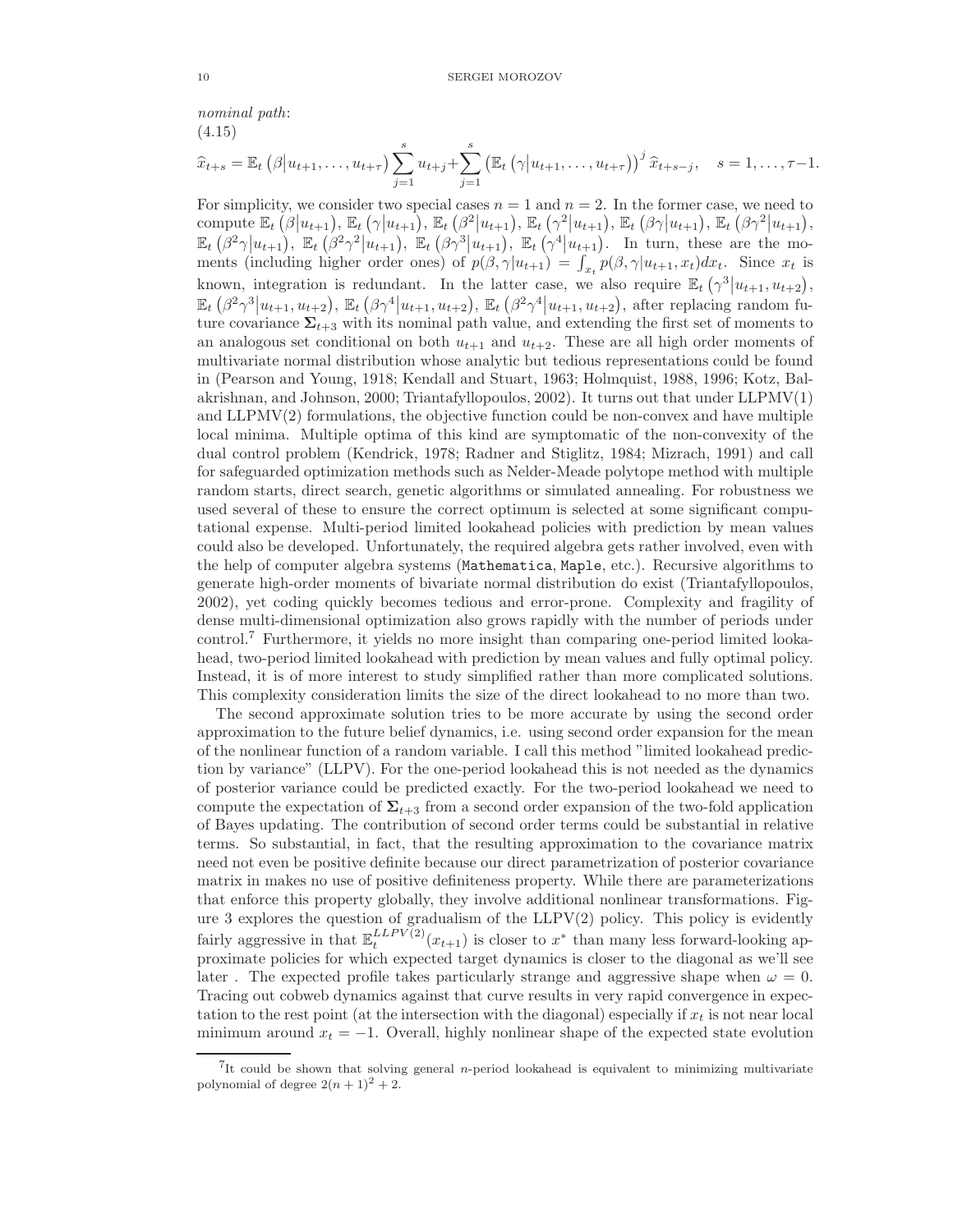

Figure 3: Expected target evolution under modified two period limited lookahead control with second order prediction of the two-step ahead posterior covariance matrix  $(LLPV(2))$ . Beliefs:  $\mu_{t+1} = (-0.5, 0.9)'$ ,  $\Sigma_{t+1}^{11} = 0.04$ ,  $\Sigma_{t+1}^{12} = 0.0$ ,  $\Sigma_{t+1}^{22} = 0.04$ . Parameter values:  $\delta = 0.75, x^* = 1, u^* = 0, \sigma_{\epsilon}^2 = 0.04.$ 

function reflects complicated tradeoffs involved in second order approximation of two-step ahead posterior covariance matrix, learning and control. Indeed, note that minimizing the loss criterion under the second order approximation to the two-step ahead posterior covariance matrix could be reduced to minimization of trivariate polynomial of degree 71. This suggests that developing higher order approximations or expanding the lookahead horizon is not only will be extremely cumbersome but will also fall victim to the usual vagaries of highly nonlinear numerical mathematics. For this reason, we do not attempt to explore more accurate approximations here.

4.6. Indirect Limited Lookahead via Finite Horizon Dynamic Programming. Next, we turn to limited lookahead formulations based on the dynamic programming. These approaches require some form of the cost-to-go function to be evaluated at any permissible state space vector. As such these approaches are indirect. Since we are looking for approximate solutions here, we can use limited lookahead as a source of approximation ideas.

The most exact formulation is to consider value iteration used to find dual optimal policy and restrict the number of iterations to a preset small value. With tensor product discretization of the state space, this approach is still subject to the curse of dimensionality in terms of storage requirements although computing time may be substantially reduced by performing far fewer cost-to-go function iterations than is needed to achieve convergence.

Figure 4 sheds some light on the impact of the lookahead horizon on the gradual appearance of nonlinear and experimental features of actively optimal policy.

4.7. EKF-based Indirect Approximate Limited Lookahead. The finite horizon dynamic programming algorithm outlined in the previous subsection is still computationally onerous due to massive storage requirements. Further simplifications and approximations could be found by reducing the complexity of the cost-to-go function. We could then compensate information loss by possibly increasing lookahead horizon.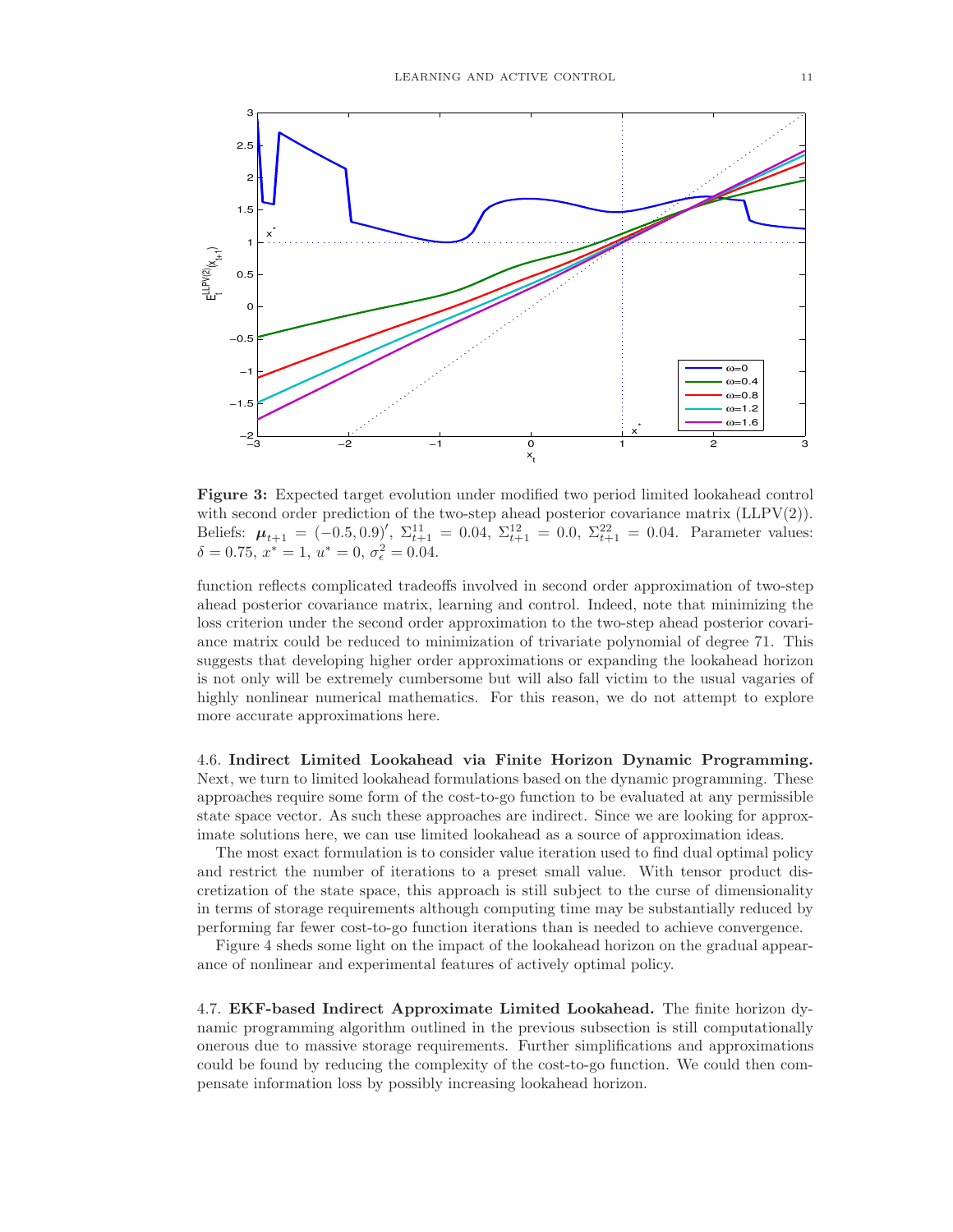

Figure 4: Expected target evolution under various exact limited lookahead controls. Beliefs:  $\mu_{t+1} = \left(-0.5, 0.9\right)^{\prime}, \ \Sigma_{t+1}^{11} = 0.04, \ \Sigma_{t+1}^{12} = 0.0, \ \Sigma_{t+1}^{22} = 0.04.$  Parameter values:  $\delta = 0.75, \, \omega = 0, \, x^* = 1, \, u^* = 0, \, \sigma_{\epsilon}^2 = 0.04.$ 

One specific idea how to simplify the cost-to-go function was developed in Kendrick (1978) on the basis of Tse, Bar-Shalom, and Meier (1973); Bar-Shalom, Tse, and Larson (1974); Bar-Shalom and Tse (1976) and others. In this approach, we first form a different state space representation by tracking the target state  $x_t$  and unobserved coefficients β and γ (augmented state) instead of  $x_t$  plus beliefs. Then we formulate a perturbation problem around the certainty equivalent nominal path by substituting second order expansion of Bellman equation into the augmented state dynamics and dropping high order terms. The perturbation problems is approximately from linear quadratic class and could be solved conditional on future augmented state covariances. Specifically, perturbation form of augmented state  $S_t = (x_t, \beta_{t+1}, \gamma_{t+1})'$  transition around nominal path is (4.16)

$$
dS_{t+1} = \begin{pmatrix} dx_{t+1} \\ d\beta_{t+2} \\ d\gamma_{t+2} \end{pmatrix}
$$
  
= 
$$
\begin{pmatrix} \gamma_{t+1} & u_{t+1} & x_t \\ 0 & 1 & 0 \\ 0 & 0 & 1 \end{pmatrix} \begin{pmatrix} dx_t \\ d\beta_{t+1} \\ d\gamma_{t+1} \end{pmatrix} + \begin{pmatrix} \beta_{t+1} \\ 0 \\ 0 \end{pmatrix} du_{t+1} + \begin{pmatrix} d\beta_{t+1} du_{t+1} \\ 0 \\ 0 \end{pmatrix} + \begin{pmatrix} d\gamma_{t+1} dx_t \\ 0 \\ 0 \end{pmatrix} + \xi_{t+1},
$$

and second order expansion of the optimal cost-to-go function

(4.17) 
$$
J_t(S_t) = J_t^{CE}(S_t) + dJ_t(S_t),
$$

where  $J_t^{CE}$  is the cost-to-go function associated with a nominal path the perturbation costto-go function is approximately quadratic:

(4.18) 
$$
dJ_t(S_t) = \tilde{c}_t + \mathbb{E}_t \left( \tilde{\mathbf{B}}'_t dS_t + \frac{1}{2} dS'_t \tilde{\mathbf{A}}_t dS_t \middle| \mathcal{P}^t \right).
$$

Recursive expressions for the coefficient matrix  $\tilde{A}_t$ , vector  $\tilde{B}_t$  and scalar  $\tilde{c}_t$  are computed following Kendrick (2002) assuming finite horizon setup with zero terminal conditions,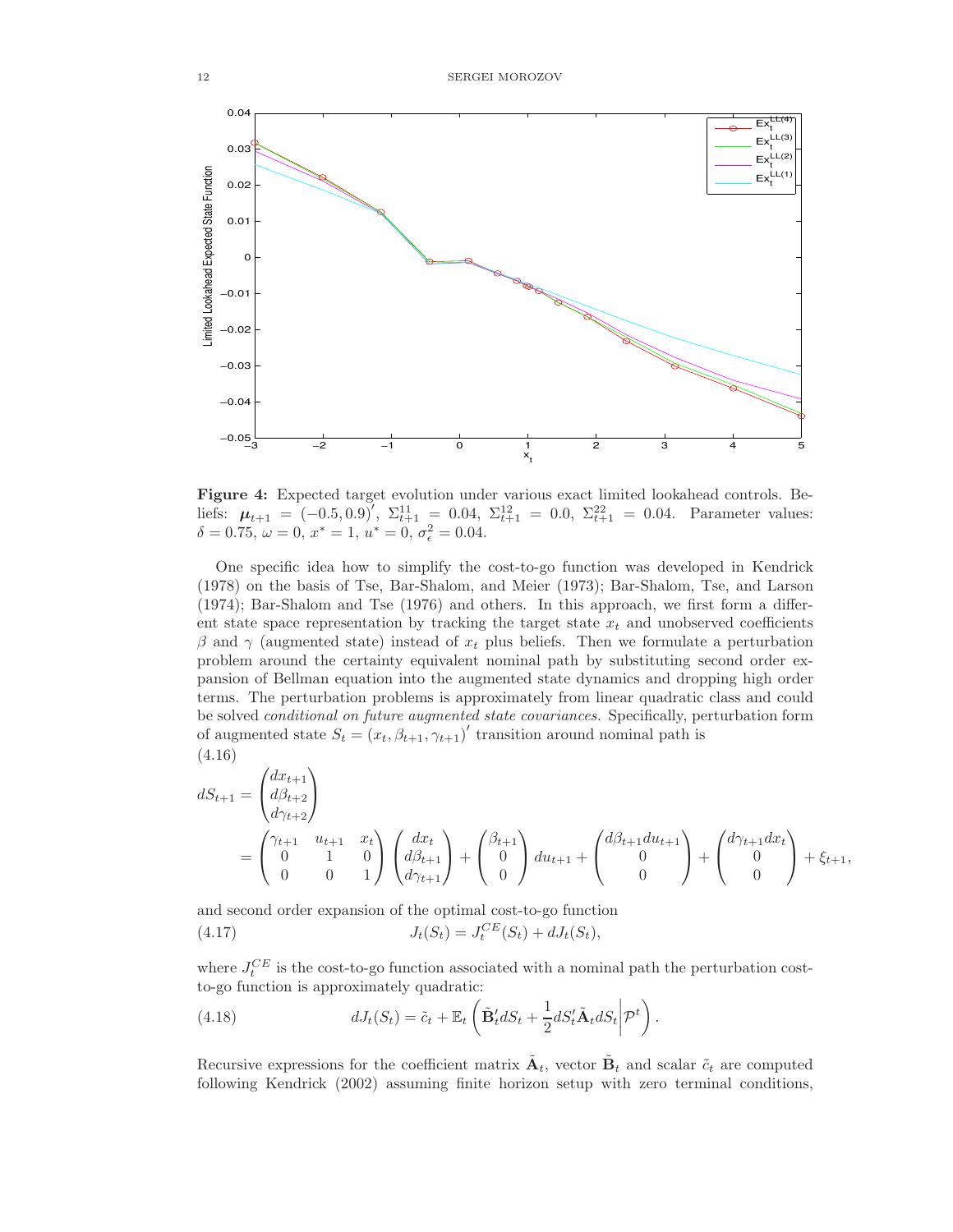again, conditional on future augmented state covariances. To make the method operational, Kendrick (2002) uses the second order extended Kalman filter whereby state space equations are linearized first and then standard Kalman filter is applied.

Similar to direct lookahead approaches, the approximate optimal cost-to-go function can be split into sum of convex and concave components that complicate its overall shape, including multiple minima, and induce policy function with discontinuities.

4.8. UKF-based Indirect Approximate Limited Lookahead. This alternative is an improvement of the preceding section that replaces second order extended Kalman filter with unscented Kalman filter (UKF) of Julier and Uhlmann (1997). The idea of the unscented Kalman filter is that approximation of the posterior density of the state by a Gaussian density is better than linearizing the state transition. It achieves this by propagating deterministic set of specially calibrated points through the true nonlinearity and reconstructing posterior Gaussian density based on the propagated outcomes. In effect, the UKF approximates the first two moments needed for the Kalman update and could be reinterpreted in the direct lookahead framework as a particular integration scheme to integrate out future observations that impact future beliefs. In general, it is accurate to the second order, and to the third order if the prior density was Gaussian.<sup>8</sup>

### 5. Comparative Analyses

## 5.1. Comparing Objects Implied by Policy Functions.

5.1.1. Controls.

5.1.2. Expected States.

5.1.3. Expected Beliefs.

5.1.4. Speed of Learning.

5.2. Comparing objects Implied by Value Functions.

5.3. Comparing Simulated Outcomes. Priors for simulations are set subjectively.<sup>9</sup>

### 6. Comparative Sensitivity Analyses

Here we complement the sensitivity analysis of the actively optimal policy with respect to the model parameters by studying impact of model parameters on the approximation errors of various suboptimal alternatives.

### 7. Concluding Remarks

7.1. Novel Results. Compared to the results of Wieland (2000) the actively optimal policy function becomes even more complex.

This results accords with the intuition of Kendrick (1979, 1982) predicting larger role for the experimentation with more sources of uncertainty.

<sup>8</sup>Higher order accuracies for moderately sized lookaheads could be obtained with the Smolyak Kalman filter (Winschel and Krätzig, 2008).

<sup>9</sup>Alternatively, one can use the least informative density consistent with available information from a cross-section of earlier empirical studies in the spirit of El-Gamal (1993) and Canova (1995). I use purely subjective approach to avoid issues of dependence, reliability and compatibility of various parameter estimates available in the literature.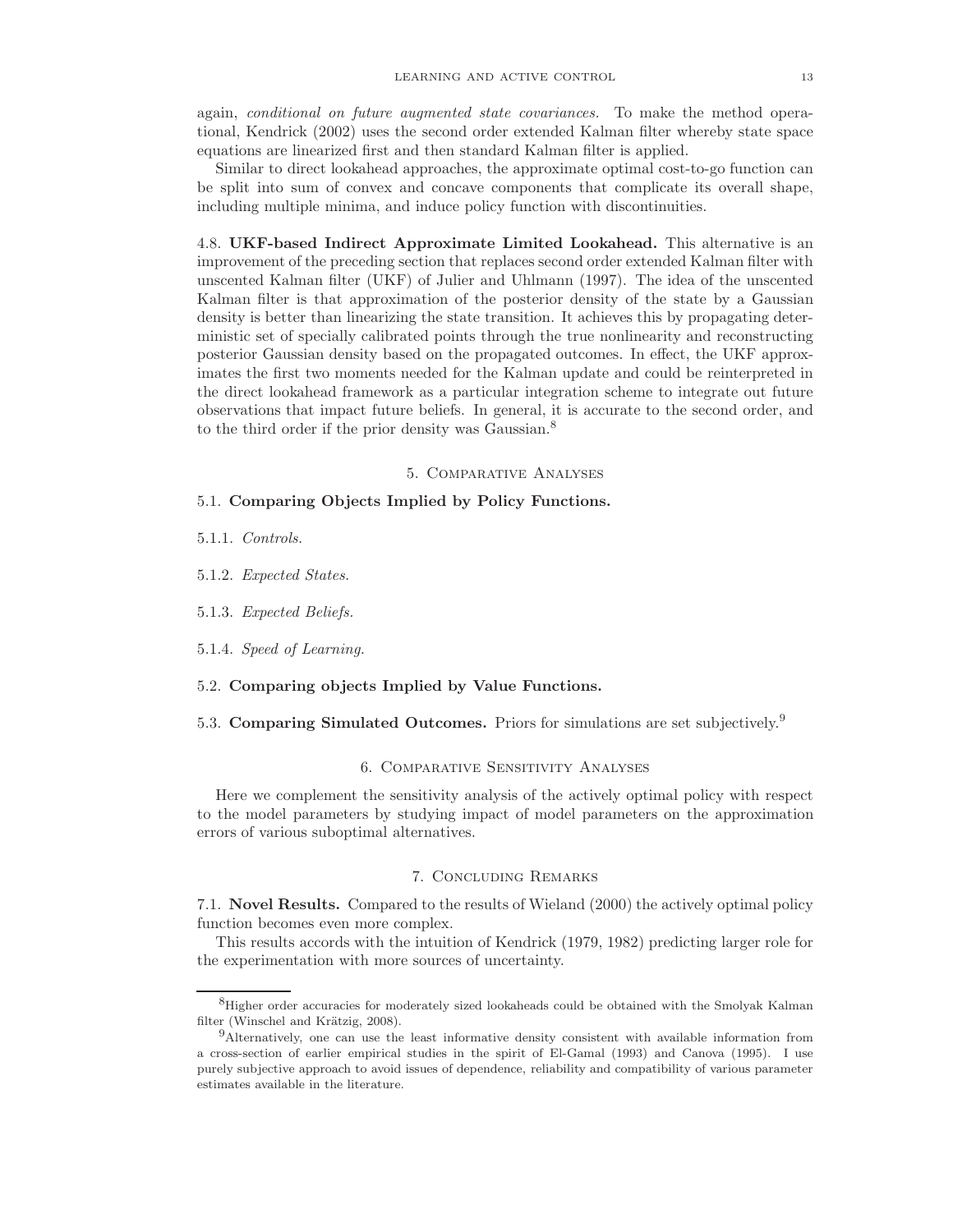7.2. Implications for Empirical Work. Regarding the focus on simultaneous learning and control, our model carries both positive and normative implications for applied work. For example, if the model could be phrased as a positive description of optimal monetary policy process.

If the model is regarded to be a good approximation to the actual data generating process, it can be fruitfully applied to evaluate policy options. Importantly, can actively optimal monetary policy prescribe more or less intentional experimentation above and beyond experimentation embedded in passive learning options such as anticipated utility?

7.3. Related Research Directions. Our methods and findings prompt for additional research in several related directions.

#### **REFERENCES**

- Amman, H. M., and D. A. Kendrick (1994): "Active Learning: Monte Carlo Results," Journal of Economic Dynamics and Control, 18(1), 119–124.
- (1997): "Erratum to active learning: Monte Carlo results," *Journal of Economic* Dynamics and Control, 21(10), 1613–1614.
- Balvers, R. J., and T. F. Cosimano (1990): "Actively Learning About Demand and the Dynamics of Price Adjustment," Economic Journal, 100(402), 882–898.
- Bar-Shalom, Y., and E. Tse (1976): "Caution, Probing and the Value of Information in the Control of Uncertain Systems," Annals of Economic and Social Measurement, 5, 323–336.
- Bar-Shalom, Y., E. Tse, and R. E. Larson (1974): "Some Recent Advances in the Development of Closed-Loop Stochastic Control and Resource Allocation Algorithms," in Proceedings of IFAC Symposium on Stochastic Control, Budapest, Hungary.
- BAR-SHALOM, Y., AND K. D. WALL (1980): "Dual adaptive control and uncertainty effects in macroeconomic systems optimization," Automatica, 16(2), 147–156.
- BERGEMANN, D., AND J. VÄLIMÄKI (1996): "Learning and Strategic Pricing," *Economet* $rica, 64(5), 1125-1149.$
- BERTOCCHI, G. (1993): "Theory of Public Debt Management with Unobservable Demand," Economic Journal, 103(419), 960–974.
- BERTOCCHI, G., AND M. SPAGAT (1993): "Learning, experimentation, and monetary policy," Journal of Monetary Economics, 32(1), 169–178.
- Bertsekas, D. P. (2005): Dynamic Programming and Optimal Control, vol. 1. Athena Scientific, Nashua, NH, 3 edn.
- BUNGARTZ, H.-J., AND S. DIRNSORFER (2003): "Multivariate quadrature on adaptive sparse grids," *Computation*, 71(1), 89–114.
- Canova, F. (1995): "Sensitivity Analysis and Model Evaluation in Simulated Dynamic General Equilibrium Economies," International Economic Review, 36(2), 477–501.
- (2007): Methods for Applied Macroeconomic Research. Princeton University Press, Princeton and Oxford.
- Chong, C. Y., and D. C. Cheng (1975): "Multistage pricing under Uncertain Demand," Annals of Economic and Social Measurement, 4, 311–324.
- Cogley, T., R. Colacito, and T. J. Sargent (2007): "Benefits from U.S. Monetary Policy Experimentation in the Days of Samuelson and Solow and Lucas," *Journal of* Money, Credit and Banking, 39(S1), 67–99.
- Craine, R. (1979): "Optimal Monetary Policy with Uncertainty," Journal of Economic Dynamics and Control, 1(1), 59–83.
- Dolado, J. J., R. M.-D. Pedrero, and M. Naveira (2005): "Are monetary policy reaction functions asymmetric? The role of non-linearity in the Phillips curve," *European* Economic Review, 49(2), 485–503.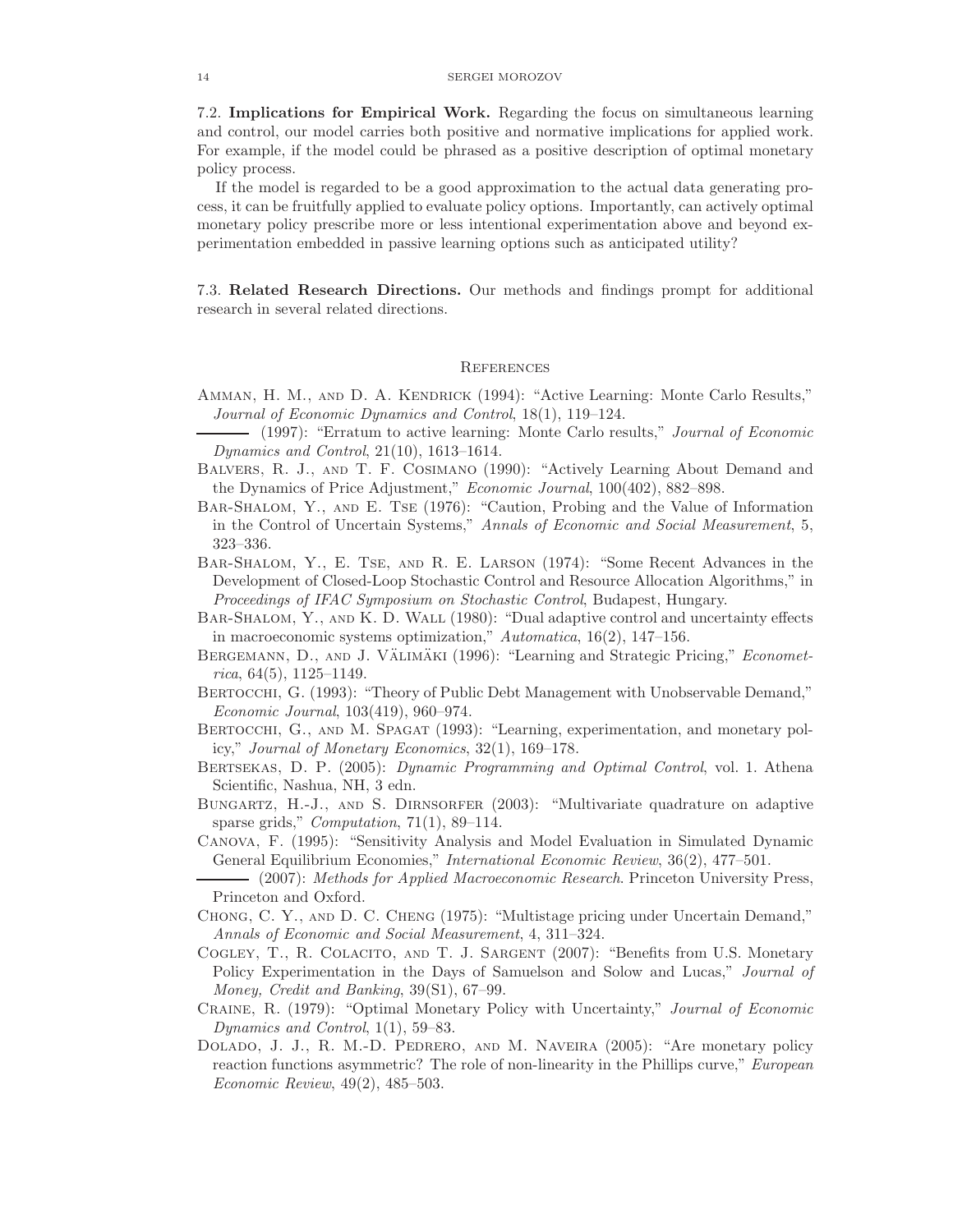- Dolado, J. J., R. M.-D. Pedrero, and F. J. Ruge-Murcia (2004): "Nonlinear Monetary Policy Rules: Some New Evidence for the U.S.," Studies in Nonlinear Dynamics  $\mathcal{C}$ Econometrics, 8(3), Article 2.
- Easley, D., and N. M. Kiefer (1988): "Controlling a Stochastic Process with Unknown Parameters," Econometrica, 56(5), 1045–1064.
- El-Gamal, M. A. (1993): "The Extraction of Information from Point Estimates," Nonparametric Statistics, 2, 369–378.
- Ellison, M. (2006): "The learning cost of interest rate reversals," Journal of Monetary Economics, 53(8), 1895–1907.
- Ellison, M., L. Sarno, and J. Vilmunen (2006): "Caution or Activism? Monetary Policy Strategies in an Open Economy," Unpublished manuscript.
- Ellison, M., and N. Valla (2001): "Learning, Uncertainty and Central Bank Activism in an Economy with Strategic Interactions," Journal of Monetary Economics, 48(1), 153– 171.
- FELDBAUM, A. A. (1960a): "Theory of dual control (I)," Automation and Remote Control, 21(9), 1240–1249.

- (1960b): "Theory of dual control (II)," Automation and Remote Control, 21(11), 1453–1464.

- (1961a): "Theory of dual control (III)," Automation and Remote Control,  $22(1)$ , 3–16.
- $-$  (1961b): "Theory of dual control (IV)," Automation and Remote Control, 22(2), 129–143.
- GERSTNER, T., AND M. GRIEBEL (1998): "Numerical integration using sparse grids,"  $Nu$ merical Algorithms, 18(3-4), 209–232.
- Hansen, L. P., and T. J. Sargent (2004): "Recursive Models of Dynamic Linear Economies," Unpublished Manuscript.
- HEGLAND, M. (2001): "Adaptive sparse grids," in *Proceedings of CTAC*, Brisbane.
- Holmquist, B. (1988): "Moments and Cumulants of the Multivariate Normal Distribution," Stochastic Analysis and Applications, 6(2), 273–278.
- (1996): "Expectations of Products of Quadratic Forms in Normal Variables," Stochastic Analysis and Applications, 14(2), 149–164.
- HONG, H., AND S. RADY (2002): "Strategic Trading and Learning about Liquidity," Journal of Financial Markets, 5, 419–450.
- JUDD, K. (1998): Numerical Methods in Economics. MIT Press.
- JUDGE, G. G., T.-C. LEE, AND R. C. HILL (1988): Introduction to the Theory and Practice of Econometrics. Wiley, New York, 2 edn.
- Julier, S. J., and J. K. Uhlmann (1997): "A New Extension of the Kalman Filter to Nonlinear Systems," in Proceedings of AeroSense: The 11th International Symposium on Aerospace/Defence Sensing, Simulation and Controls, vol. MultiSensor Fusion, Tracking and Resource Management II, Orlando, Florida.
- KENDALL, M. G., AND A. STUART (1963): The Advanced Theory of Statistics, vol. 1: Distribution Theory. Oxford University Press, London, 1 edn.
- KENDRICK, D. A. (1978): "Non-convexities from probing an adaptive control problem," Journal of Economic Letters, 1(4), 347–351.
- (1979): "Adaptive control of macroeconomic models with measurement error," in Optimal Control of Econometric Models, ed. by S. Holly, B. Rustem, and M. B. Zarrop, pp. 204–230. Macmillan, London.

- (1982): "Caution and Probing in a Macroeconomic Model," Journal of Economic Dynamics and Control, 4(4), 149–170.

(2002): Stochastic Control for Economic Models. http://eco.utexas.edu/faculty/Kendrick, 2 edn.

Kim, D. H., D. R. Osborne, and M. Sensier (2005): "non-linearity in the Fed's monetary policy rule," Journal of Applied Econometrics, 20(5), 621–639.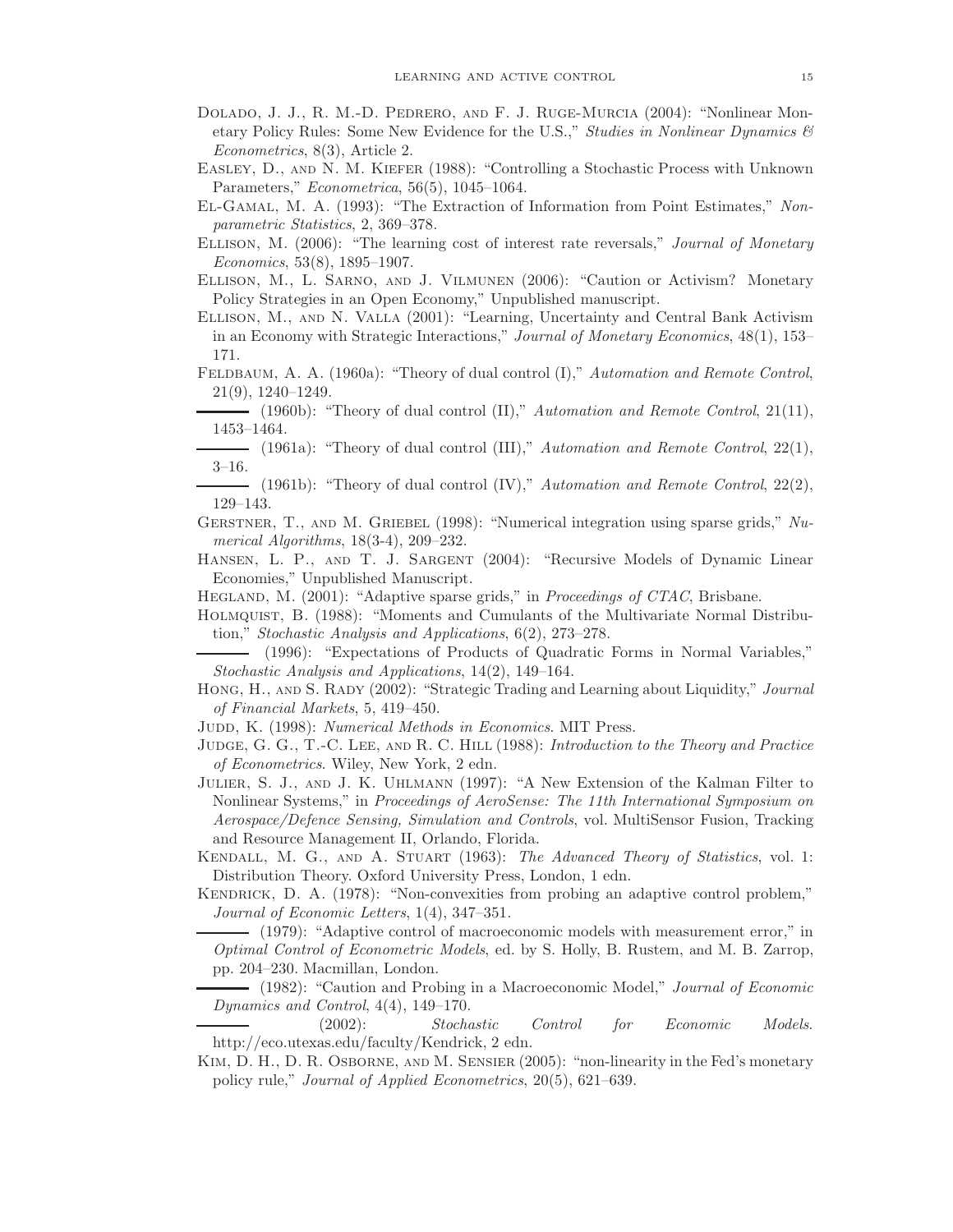- Klimke, A., and B. Wohlmuth (2005): "Algorithm 847: spinterp: Piecewise Multilinear Hierarchical Sparse Grid Interpolation in MATLAB," ACM Transactions on Mathematical Software,  $31(4)$ .
- KOTZ, S., N. BALAKRISHNAN, AND N. L. JOHNSON (2000): Continuous Multivariate Distributions, vol. 1 of Wiley Series in Probability and Mathematical Statistics. Wiley, New York, 2 edn.
- Krueger, D., and F. Kubler (2004): "Computing equilibrium in OLG models with stochastic production," Journal of Economic Dynamics and Control, 28(7), 1411–1436.
- MacRae, E. C. (1972): "Linear decision with experimentation," Annals of Economic and Social Measurement, 1, 437–447.
- (1975): "An Adaptive Learning Role for Multi-Period Decision Problems," *Econo*metrica, 43, 893–906.
- MIZRACH, B. (1991): "Non-convexities in a stochastic control problem with learning," Journal of Economic Dynamics and Control, 15, 515–538.
- MOSCARINI, G., AND L. SMITH (2001): "The Optimal Level of Experimentation," *Econo*metrica, 69(6), 1629–1644.
- Novak, E., K. Ritter, R. Schmitt, and A. Steinbauer (1999): "On an interpolatory method for high dimensional integration," Journal of Computational and Applied Mathematics, 112(1-2), 215–228.
- Pearson, K., and A. W. Young (1918): "On the Product-Moments of Various Orders of the Normal Correlation Surface of two Variables," Biometrika, 12, 86–92.
- PRESCOTT, E. C. (1972): "The Multi-Period Control Problem Under Uncertainty," *Econo*metrica, 40(6), 1043–1058.
- RADNER, R., AND J. E. STIGLITZ (1984): "The Non-Convexity in the Value of Information," in Bayesian Models in Economic Theory: Studies in Bayesian Econometrics, ed. by M. Boyer, and R. Kihlstrom, vol. 5. Elsevier, New York.
- Rausser, G. C., and J. W. Freebairn (1974a): "Approximate Adaptive Control Solutions to U.S. Beef Trade Policy," Annals of Economic and Social Measurement, 3(1), 177–203.
- (1974b): "Estimation of Policy Preference Function: An Application to U.S. Beef Import Policy," The Review of Economics and Statistics, 56(4), 437–449.
- ROTHSCHILD, M. (1974): "Searching for Lowest Price When the Distribution of Prices is Uknown," Journal of Political Economy, 82(4), 689–711.
- Tillmann, P. (2008): "Parameter Uncertainty and Non-Linear Monetary Policy Rules," Working paper, University of Bonn.
- TREFLER, D. (1993): "The Ignorant Monopolist: Optimal Learning with Endogenous Information," International Economic Review, 34(3), 565–581.
- Triantafyllopoulos, K. (2002): "Moments and cumulants of the multivariate real and complex Gaussian distributions," Mimeo, Department of Mathematics, University of Bristol.
- Tse, E., Y. Bar-Shalom, and L. Meier (1973): "Wide-Sense Adaptive Dual Control of Stochastic Nonlinear System," IEEE Transactions on Automatic Control, AC-18, 98–108.
- WIELAND, V. (2000): "Learning by Doing and the Value of Optimal Experimentation," Journal of Economic Dynamics and Control, 24(4), 501–535.
- WINSCHEL, V., AND M. KRÄTZIG (2008): "Solving, Estimating and Selecting Nonlinear Dynamic Models without the Curse of Dimensionality," SFB 649 Discussion Paper 2008- 018, Humboldt-Universität zu Berlin, Berlin, Germany.
- Yetman, J. (2000): "Probing Potential Output: Monetary Policy, Credibility and Optimal Learning under Uncertainty," Working Paper 2000-10, Bank of Canada.
- Zampolli, F. (2005): "Optimal Monetary Policy in a Regime-Switching Economy: The Response to Abrupt Shifts in Exchange-Rate Dynamics," Working paper, Bank of England.